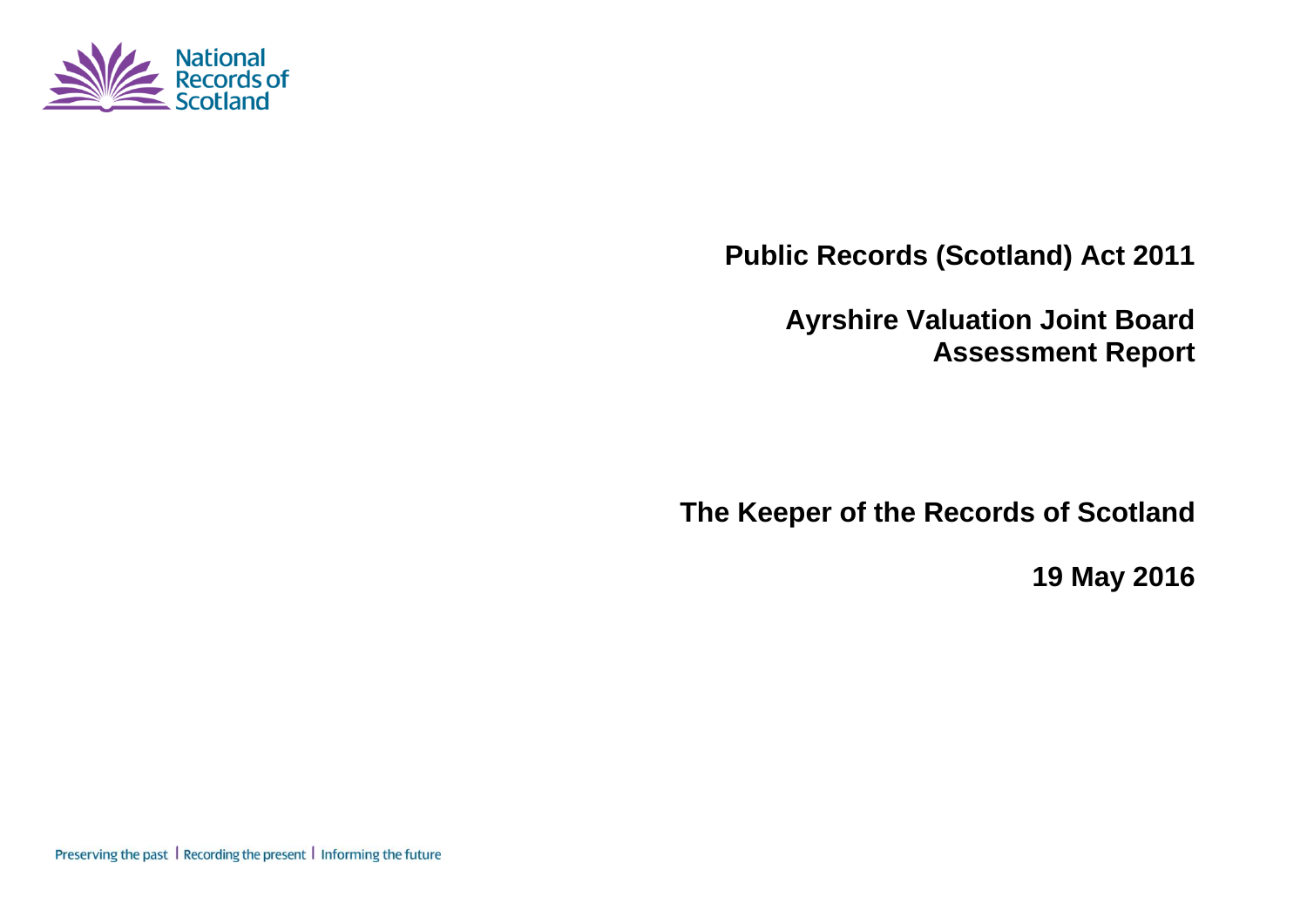## **Assessment Report**

## **Contents**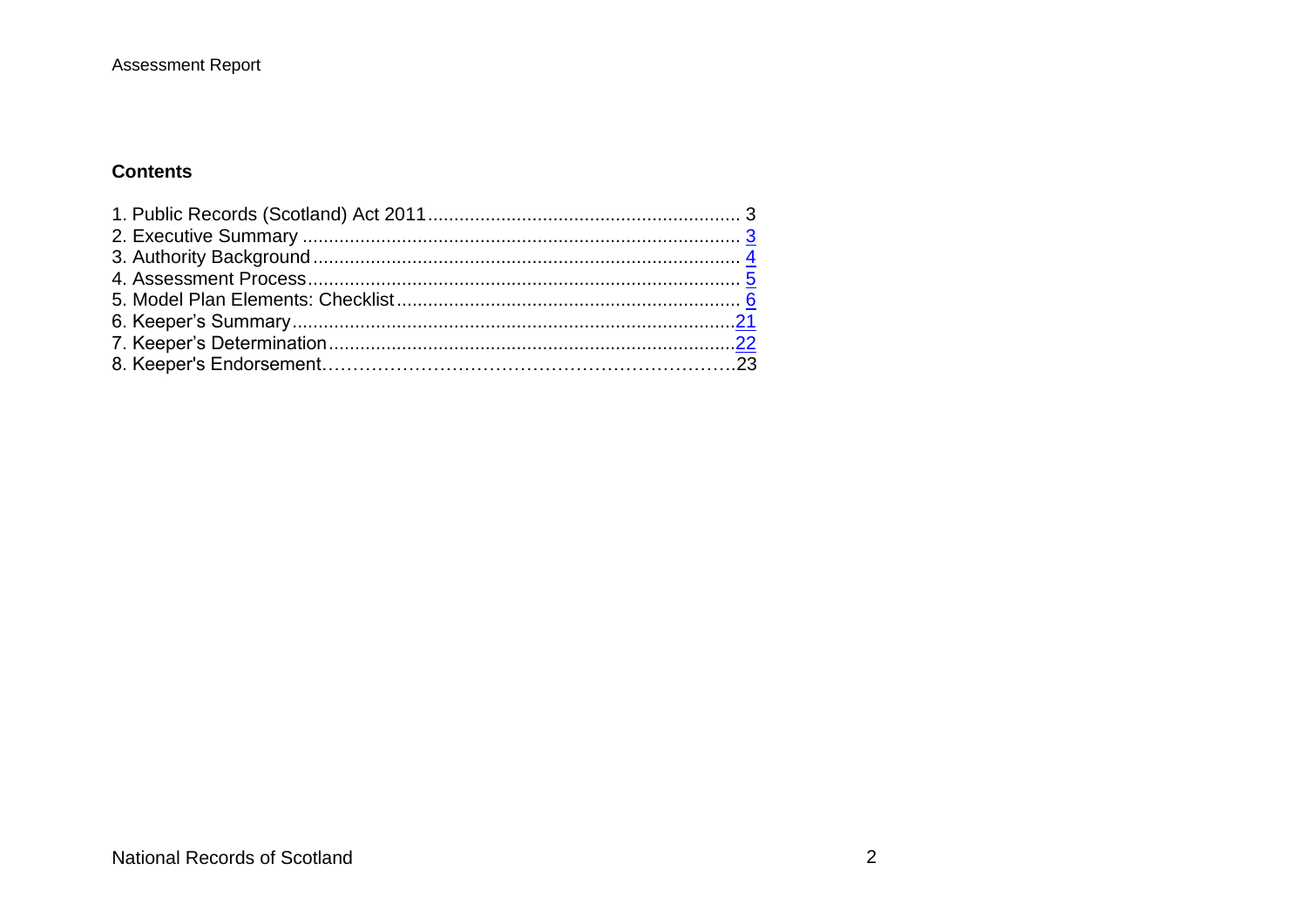## **1. Public Records (Scotland) Act 2011**

The Public Records (Scotland) Act 2011 (the Act) received Royal assent on 20 April 2011. It is the first new public records legislation in Scotland since 1937 and came fully into force on 1 January 2013. Its primary aim is to promote efficient and accountable record keeping by named Scottish public authorities.

The Act has its origins in *The Historical Abuse Systemic Review: Residential Schools and Children's Homes in Scotland 1950-1995* (The Shaw Report) published in 2007. The Shaw Report recorded how its investigations were hampered by poor record keeping and found that thousands of records had been created, but were then lost due to an inadequate legislative framework and poor records management. Crucially, it demonstrated how former residents of children's homes were denied access to information about their formative years. The Shaw Report demonstrated that management of records in all formats (paper and electronic) is not just a bureaucratic process, but central to good governance and should not be ignored. A follow-up review of public records legislation by the Keeper of the Records of Scotland (the Keeper) found further evidence of poor records management across the public sector. This resulted in the passage of the Act by the Scottish Parliament in March 2011.

The Act requires a named authority to prepare and implement a records management plan (RMP) which must set out proper arrangements for the management of its records. A plan must clearly describe the way the authority cares for the records that it creates, in any format, whilst carrying out its business activities. The RMP must be agreed with the Keeper and regularly reviewed.

## **2. Executive Summary**

This report sets out the findings of the Keeper's assessment of the RMP of Ayrshire Valuation Joint Board by the Public Records (Scotland) Act 2011 Assessment Team following its submission to the Keeper on 29 October 2015*.*

The assessment considered whether the RMP of Ayrshire Valuation Joint Board was developed with proper regard to the 14 elements of the Keeper's statutory Model Records Management Plan (the Model Plan) under section 8(3) of the Act, and whether in this respect it complies with it and the specific requirements of the Act.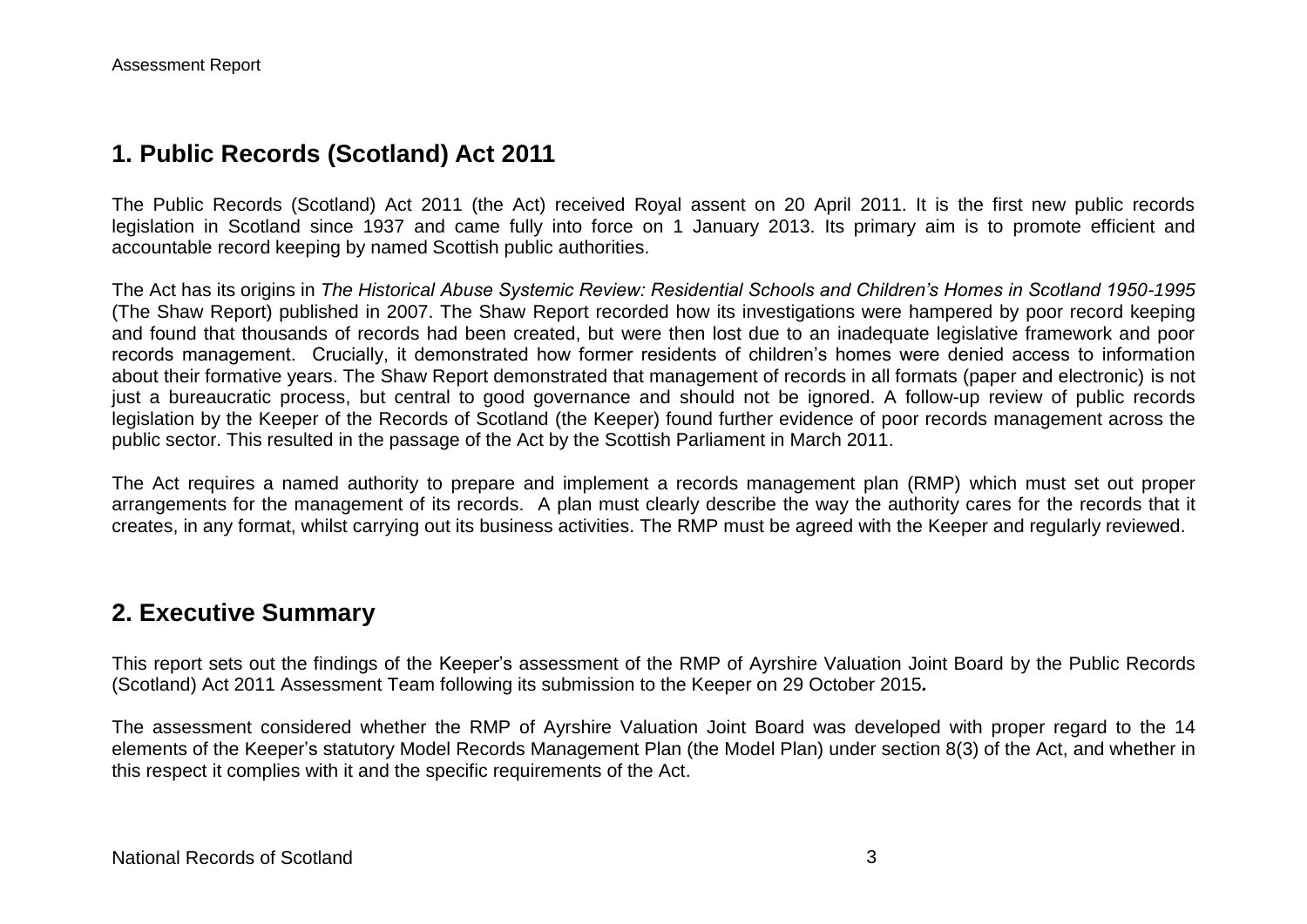The outcome of the assessment and the Keeper's decision on whether the RMP of Ayrshire Valuation Joint Board complies with the Act can be found under section 7 of this report with relevant recommendations.

## **3. Authority Background**

Ayrshire Valuation Joint Board was established by the Valuation Joint Boards (Scotland) Order 1995 to carry out the valuation functions of East Ayrshire, North Ayrshire and South Ayrshire Councils. It came into existence on 1st April, 1996 and was also given the responsibility of carrying out Electoral Registration on behalf of the three constituent authorities.

The composition of the membership of the Board is determined by the above Order and consists of 5 Councillors representing East Ayrshire Council, 6 Councillors representing North Ayrshire Council and 5 Councillors representing South Ayrshire Council. In order to carry out the valuation and registration functions, the Joint Board is required by law to appoint an Assessor who is an independent statutory official and who will also be a Chartered Surveyor. The Assessor has also been appointed by the three constituent councils as Electoral Registration Officer. In pursuit of these duties the Assessor and Electoral Registration Officer is answerable to the Courts in terms of valuation or registration decisions.

The Joint Board, through the office of the Assessor and Electoral Registration Officer and her staff, carry out three main functions:

1. To produce and maintain the Valuation Roll which sets out the rateable values of all *"lands and heritages"* (except where excluded by statute) for rating purposes.

2. To prepare and maintain the Register of Electors.

3. To produce and maintain the Valuation List which sets out the banding of all dwellings for Council Tax.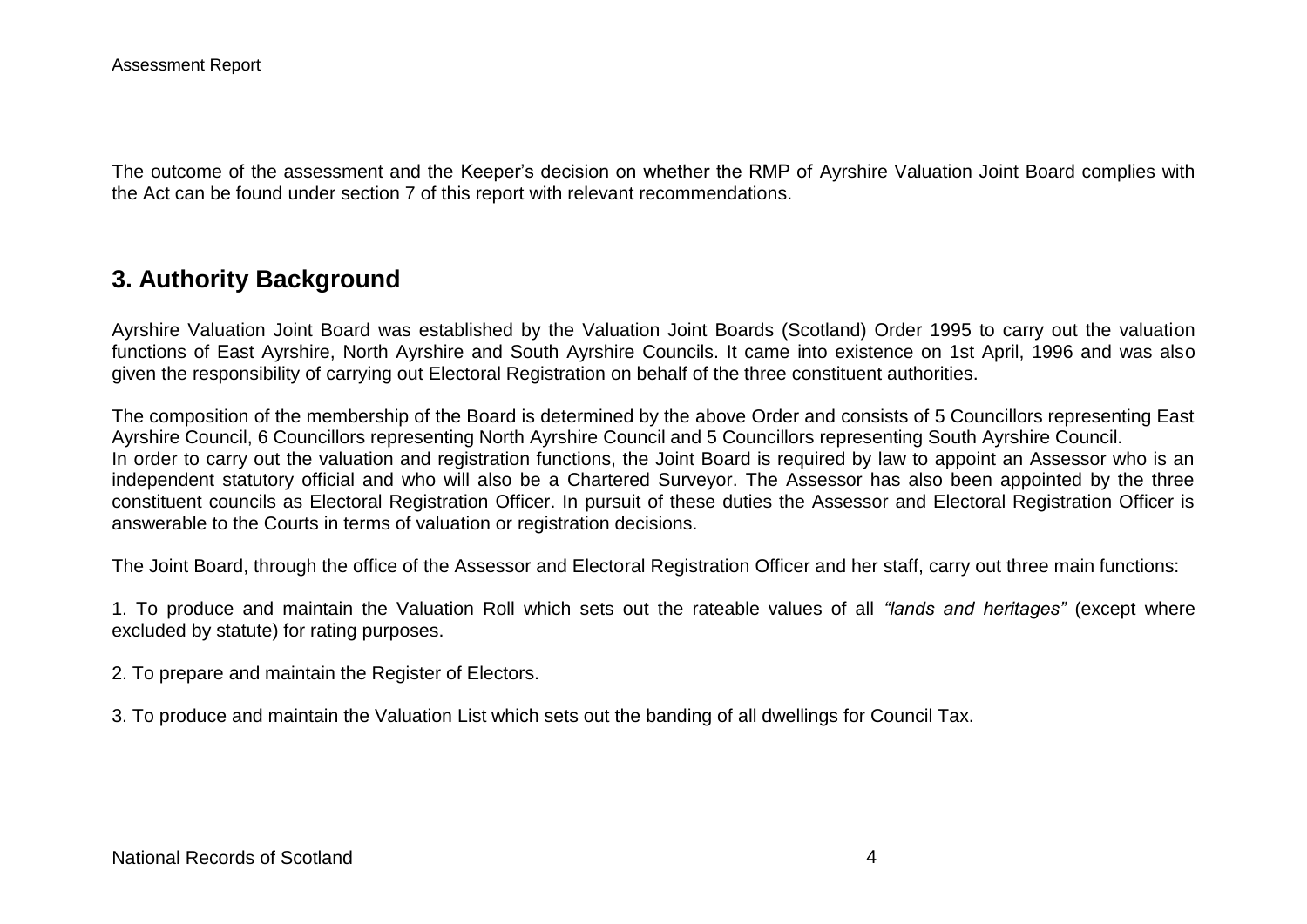## **4. Keeper's Assessment Process**

The RMP was assessed by the Public Records (Scotland) Act Assessment Team on behalf of the Keeper. Assessors used the checklist elements listed in section 5, to establish whether Ayrshire Valuation Joint Board's RMP was developed with proper regard to the elements of the Model Plan and is compliant with the Act. The assessment also considered whether there was sufficient supporting evidence of such compliance.

#### **Key:**

| G | The Keeper agrees this<br>element of an<br>authority's plan. |  | The Keeper agrees this<br>element of an authority's<br>plan as an 'improvement<br>model'. This means that<br>he is convinced of the<br>authority's commitment to<br>closing a gap in<br>provision. He will request<br>that he is updated as<br>work on this element<br>progresses. |  | There is a serious<br>gap in provision<br>for this element<br>with no clear<br>explanation of how<br>this will be<br>addressed. The<br>Keeper may<br>choose to return<br>the RMP on this<br>basis. |
|---|--------------------------------------------------------------|--|------------------------------------------------------------------------------------------------------------------------------------------------------------------------------------------------------------------------------------------------------------------------------------|--|----------------------------------------------------------------------------------------------------------------------------------------------------------------------------------------------------|
|---|--------------------------------------------------------------|--|------------------------------------------------------------------------------------------------------------------------------------------------------------------------------------------------------------------------------------------------------------------------------------|--|----------------------------------------------------------------------------------------------------------------------------------------------------------------------------------------------------|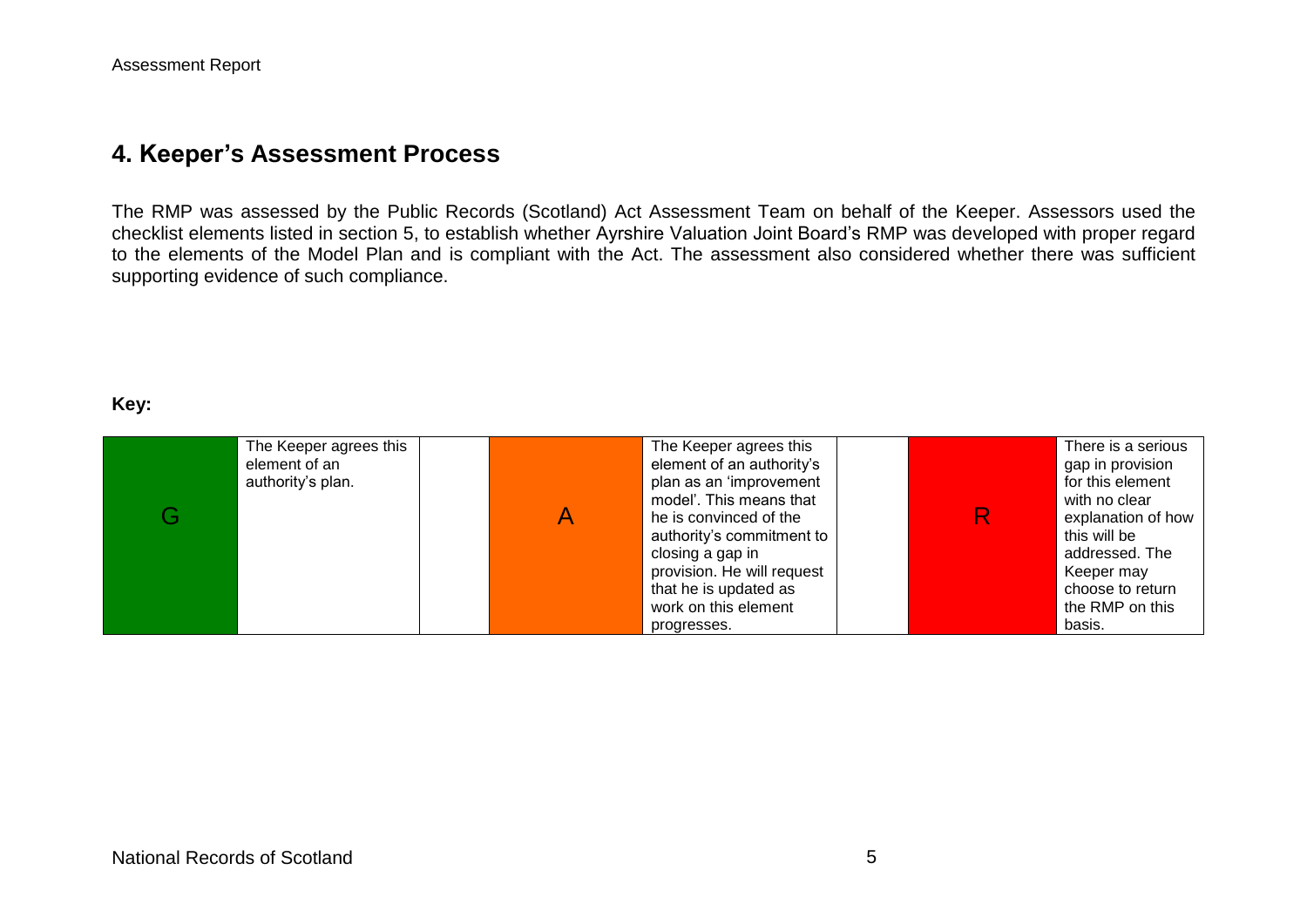# **5. Model Plan Elements: Checklist**

| <b>Element</b>                                       | <b>Present</b> | <b>Evidence</b> | <b>Notes</b>                                                                                                                                                                                                                                                                                                       |
|------------------------------------------------------|----------------|-----------------|--------------------------------------------------------------------------------------------------------------------------------------------------------------------------------------------------------------------------------------------------------------------------------------------------------------------|
| 1. Senior<br><b>Officer</b><br>Compulsory<br>element | G              | G               | The Records Management Plan (RMP) identifies Helen D. M. McPhee, Assessor<br>and Electoral Registration Officer as the individual who has senior responsibility for<br>records management within the Board.                                                                                                        |
|                                                      |                |                 | This appointment is confirmed in a Statement of Responsibility from the Assessor<br>and Electoral Registration Officer (evidence 001). This statement also highlights the<br>Board's commitment to undertaking best practice records management.                                                                   |
|                                                      |                |                 | The Records Management Policy (evidence 002) mentions that the Board's Records<br>Manager (see Element 2) reports to Ms McPhee. The Procedure for Dealing with<br>Records Management (evidence 003) also describes the reporting structure.                                                                        |
|                                                      |                |                 | The Keeper agrees that an appropriate individual has been identified to take senior<br>management responsibility as required by the Public Records (Scotland) Act 2011.                                                                                                                                            |
| 2. Records<br>Manager<br>Compulsory<br>element       | G              | G               | The individual identified as having operational responsibility for records<br>management under this Element is John McConville, Head of Valuation Services<br>and Assistant Electoral Registration Officer.                                                                                                        |
|                                                      |                |                 | The appointment of Mr McConville as records manager is confirmed in a Statement<br>of Responsibility for Records Management (evidence 004). This statement is signed<br>by both Mr McConville and Ms McPhee and also confirms that Mr McConville is<br>responsible for Freedom of Information and Data Protection. |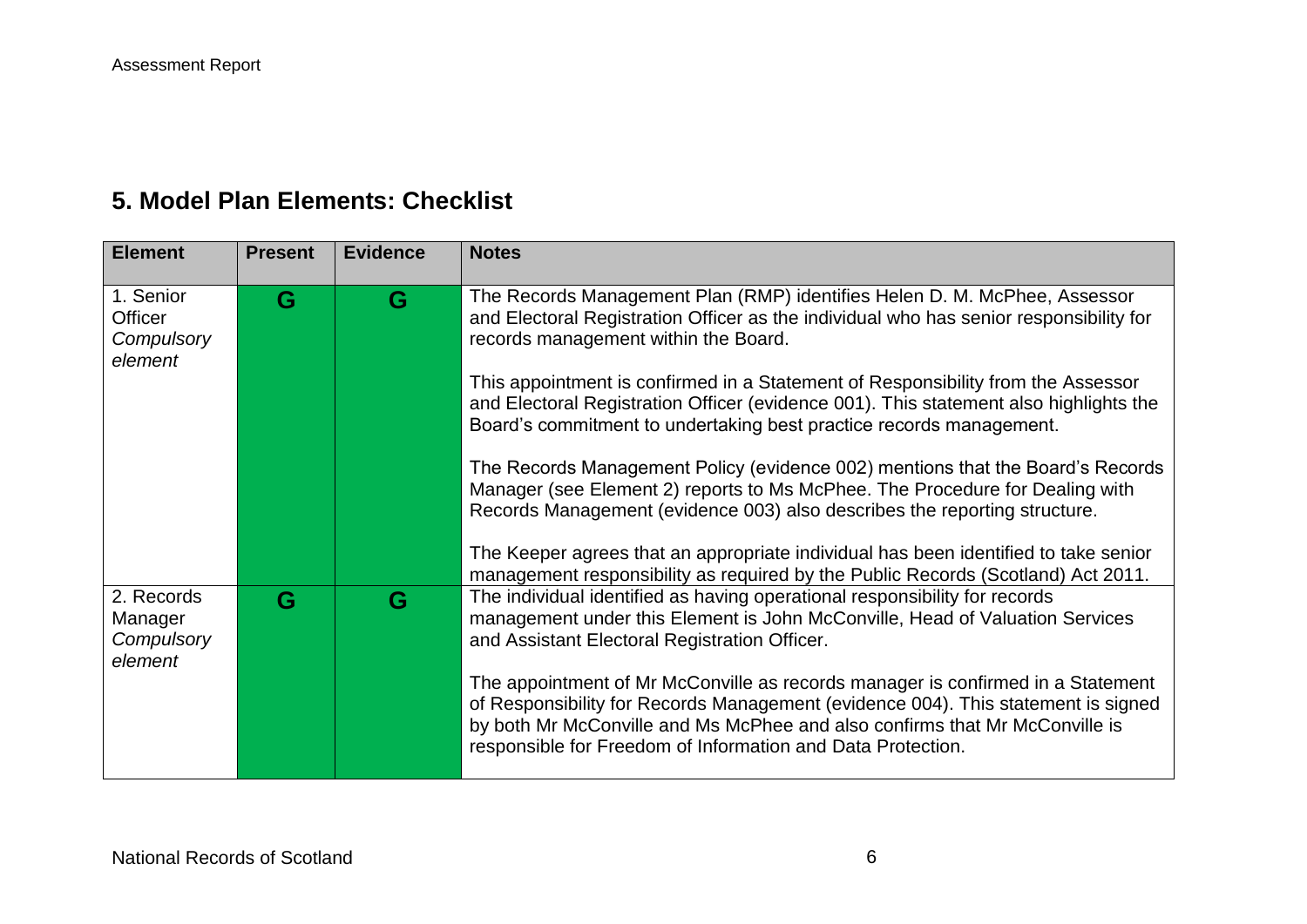|                                    |   |   | Section 9 of the Records Management Policy (evidence 002) identifies the Head of<br>Valuation Services and Assistant Electoral Registration Officer as the Board's<br>records manager, who will report to the Assessor and Electoral Registration Officer.<br>The Procedure for Dealing with Records Management (evidence 003) also<br>describes the reporting structure.<br>The Job Description of the Head of Valuation Services and Assistant Electoral<br>Registration Officer (evidence 005) has also been submitted which shows that<br>records management is one of Mr McConville's main duties.<br>The Keeper agrees that the Board has identified an appropriate individual to take<br>operational responsibility for records management.                                                                                                                                                                                                                                                                                                                                                                                  |
|------------------------------------|---|---|-------------------------------------------------------------------------------------------------------------------------------------------------------------------------------------------------------------------------------------------------------------------------------------------------------------------------------------------------------------------------------------------------------------------------------------------------------------------------------------------------------------------------------------------------------------------------------------------------------------------------------------------------------------------------------------------------------------------------------------------------------------------------------------------------------------------------------------------------------------------------------------------------------------------------------------------------------------------------------------------------------------------------------------------------------------------------------------------------------------------------------------|
| 3. Policy<br>Compulsory<br>element | G | G | The RMP states that the Board manages its records across a variety of systems:<br>paper filing systems; specific IT applications used to carry out the Board's main<br>functions of Electoral Registration, Valuation for Non-Domestic Rating and Council<br>Tax; and a mixture of shared/personal drives and SharePoint/Intranet site. The<br>Records Management Policy and associated procedures apply to all these systems.<br>The Board has submitted its Records Management Policy (evidence 002) which was<br>approved by the Management Team in October 2015. The RMP states that the<br>Policy is available to staff on the Board's Intranet/SharePoint site and a screenshot<br>showing where the Policy sits on the SharePoint site has been provided (evidence<br>002a). The Policy is also available on the Board's website and a screenshot of its<br>location on the website has been submitted (evidence 002b). The Keeper<br>commends the publication of the Policy which allows stakeholders to see the<br>Board's approach to records management.<br>The Policy is supported by a number of procedural documents: |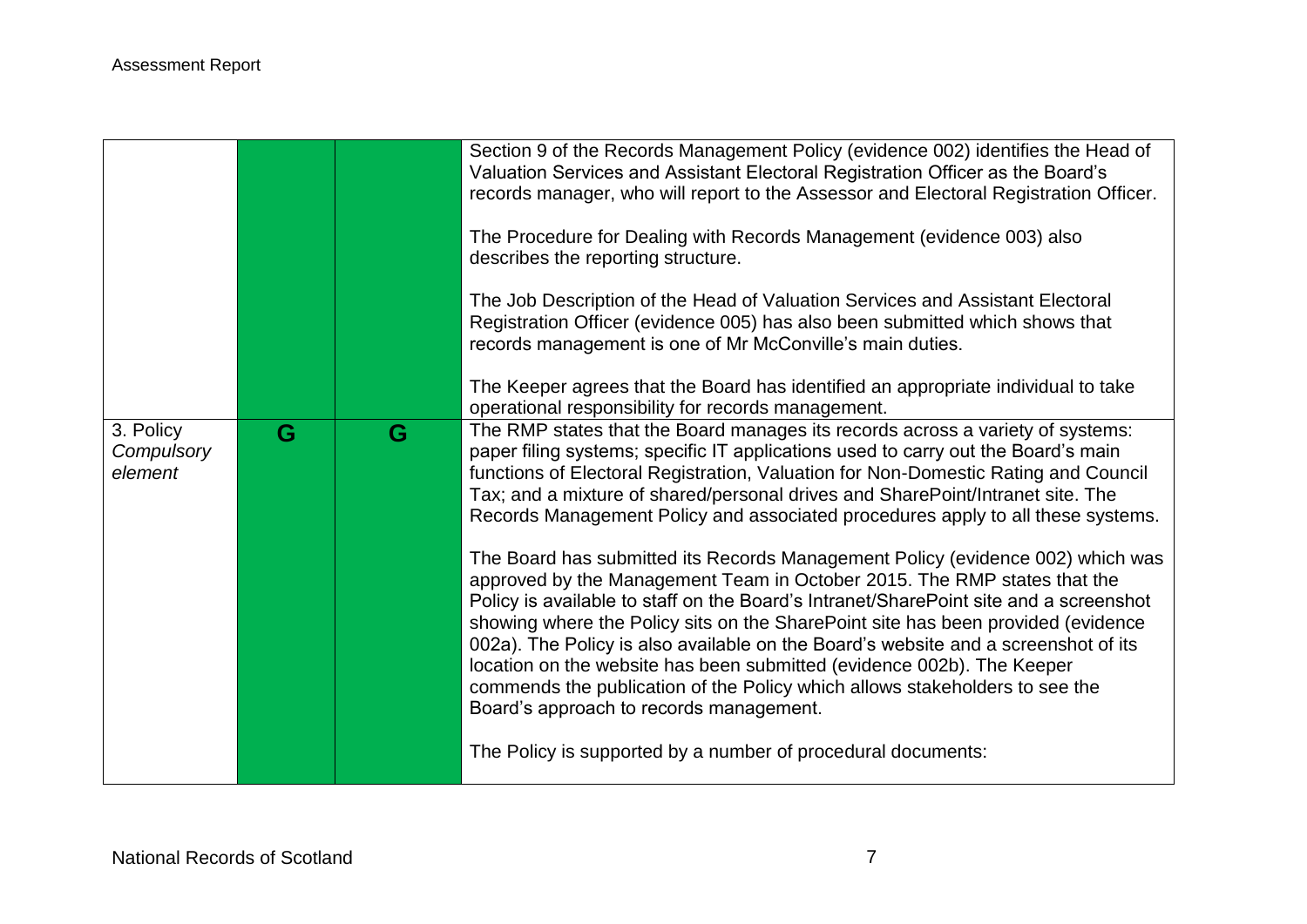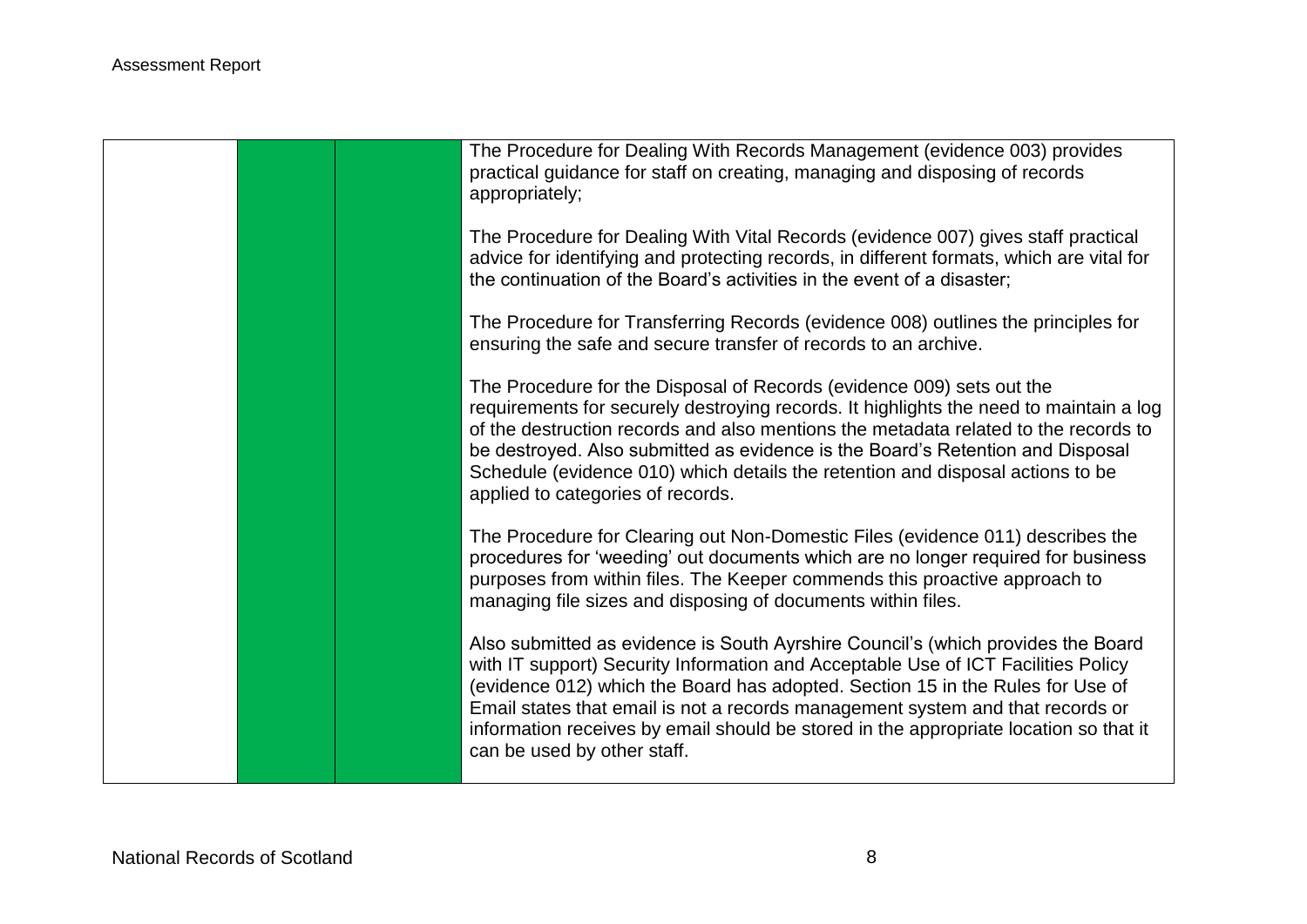|                                      |                  |   | The meeting of the Corporate Governance Forum on 1 September 2015 (evidence<br>013) noted that the retention schedule is a key part of the Board's RMP.<br>The records manager (see Element 2) is currently developing a training programme                                                                                                                                                                                                                                |
|--------------------------------------|------------------|---|----------------------------------------------------------------------------------------------------------------------------------------------------------------------------------------------------------------------------------------------------------------------------------------------------------------------------------------------------------------------------------------------------------------------------------------------------------------------------|
|                                      |                  |   | for staff which is due to be rolled out in the Summer of 2016. The PowerPoint slides<br>of the training have been supplied as evidence 050. The Keeper commends the<br>Board's commitment to raising awareness of staff's responsibilities with regards to<br>records management.                                                                                                                                                                                          |
|                                      |                  |   | Also submitted as evidence is a newly introduced Records Management Information<br>Sheet (evidence 052) which will be included in the induction packs of new staff. It is<br>also available to all staff on the Board's intranet and a screenshot has been<br>provided showing its location on SharePoint (evidence 053). The Keeper commends<br>this approach to raising the profile of records management.                                                               |
|                                      |                  |   | The Keeper agrees that the Board has a Records Management Policy that reflects<br>its commitment to ensuring best practice records management and is available to all<br>staff. The Board has also evidenced a strong commitment to providing staff with<br>relevant training and raising the profile of records management within the<br>organisation.                                                                                                                    |
| 4. Business<br><b>Classification</b> | $\blacktriangle$ | G | The Board has submitted its Business Classification Scheme (BCS) (evidence 014).<br>It has been based on the Local Government Classification Scheme (LGCS), created<br>by the Information and Records Management Society. The Keeper considers this an<br>entirely appropriate tool for developing a BCS. The BCS utilises the first 3 levels<br>outlined in the LGCS but has also added levels 4-6 which directly relate to the<br>functions and activities of the Board. |
|                                      |                  |   | The 'Future Developments' section of the RMP states that the Board is<br>considering the use of an Electronic Document Management System (EDMS).<br>The Board has stated however that due to funding constraints the                                                                                                                                                                                                                                                       |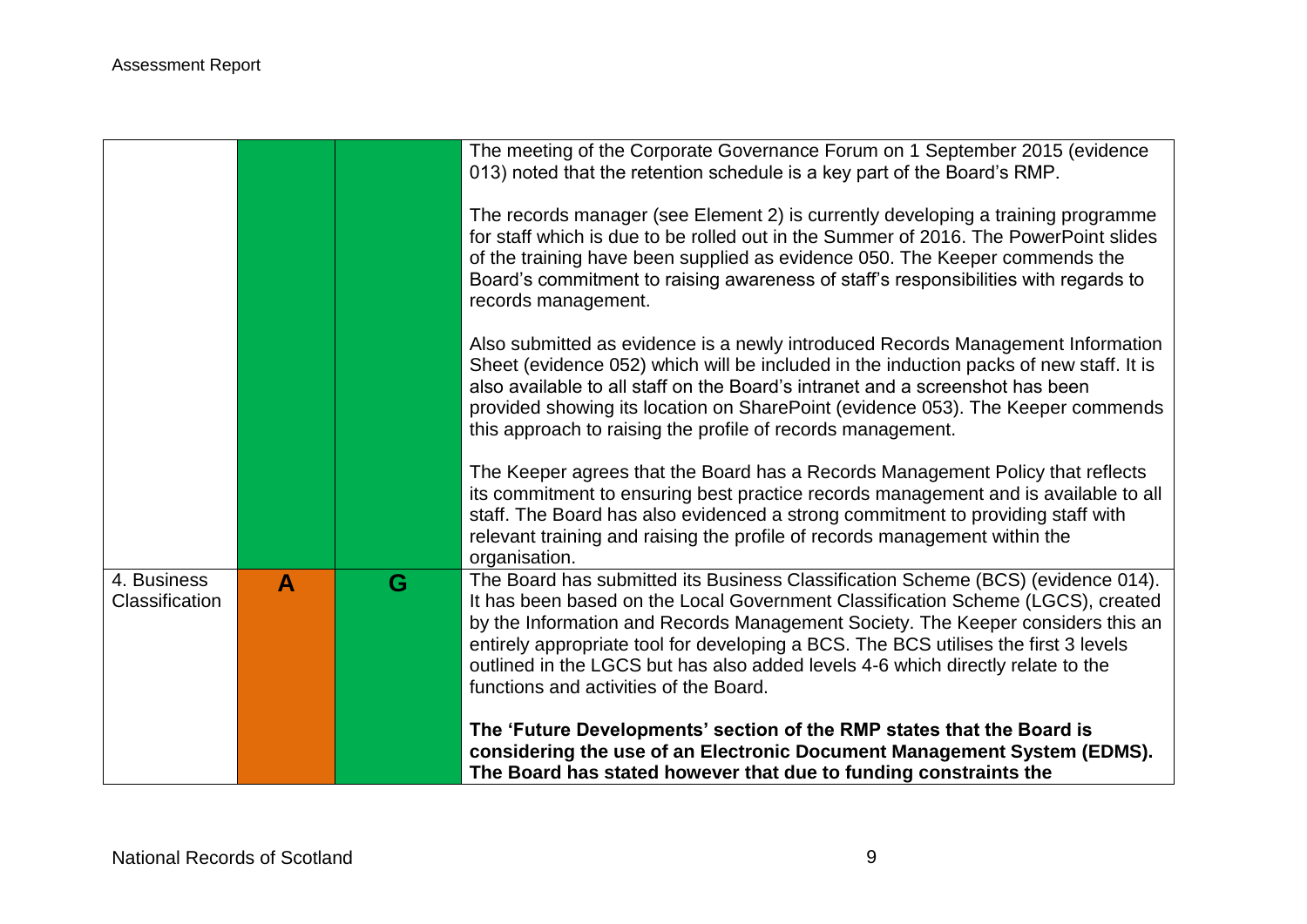|                          |   |   | introduction of the EDMS will be postponed. The Board has also outlined how<br>it intends to develop and implement the BCS. This project will consist of two<br>phases. Phase 1 will ensure that all records will accord with levels 4-6 of the<br>current BCS and it is anticipated that this work will take 18 months. Phase 2<br>will then incorporate records into levels 1-3 of the BCS and this element of<br>work is anticipated to take 6 months, meaning that the BCS will take a total of<br>two years to complete. The Board has also developed document naming<br>conventions and version control guidance for staff (evidence 026a) when<br>adding records to the SharePoint system. The Board has committed to<br>keeping the Keeper informed of progress of this project. |
|--------------------------|---|---|------------------------------------------------------------------------------------------------------------------------------------------------------------------------------------------------------------------------------------------------------------------------------------------------------------------------------------------------------------------------------------------------------------------------------------------------------------------------------------------------------------------------------------------------------------------------------------------------------------------------------------------------------------------------------------------------------------------------------------------------------------------------------------------|
|                          |   |   | Also submitted as evidence is the Board's Retention and Disposal Schedule<br>(evidence 010) which has been amended to closer reflect the activities laid out in<br>the BCS.                                                                                                                                                                                                                                                                                                                                                                                                                                                                                                                                                                                                              |
|                          |   |   | The minutes of the Corporate Governance Forum meeting held on 1 September<br>2015 (evidence 013) show that the Forum consider records management issues<br>such as the retention schedule.                                                                                                                                                                                                                                                                                                                                                                                                                                                                                                                                                                                               |
|                          |   |   | The Board has confirmed that none of its functions are carried out by a third party.                                                                                                                                                                                                                                                                                                                                                                                                                                                                                                                                                                                                                                                                                                     |
|                          |   |   | The Keeper can agree this Element on an 'improvement model' basis. This<br>means that the authority has identified a gap in provision (the roll-out of the<br>BCS) and has evidenced a commitment to closing this gap. Agreement of this<br>Element is dependent upon the Keeper being kept informed of the progress of<br>this project.                                                                                                                                                                                                                                                                                                                                                                                                                                                 |
| 5. Retention<br>schedule | G | G | The Board's Retention and Disposal Schedule (evidence 010) has been submitted<br>and this details the retention and disposal actions to be applied to the types of<br>records created in the course of carrying out its functions. The RMP states that the<br>schedule covers all records in all formats. The Schedule also identifies the format of                                                                                                                                                                                                                                                                                                                                                                                                                                     |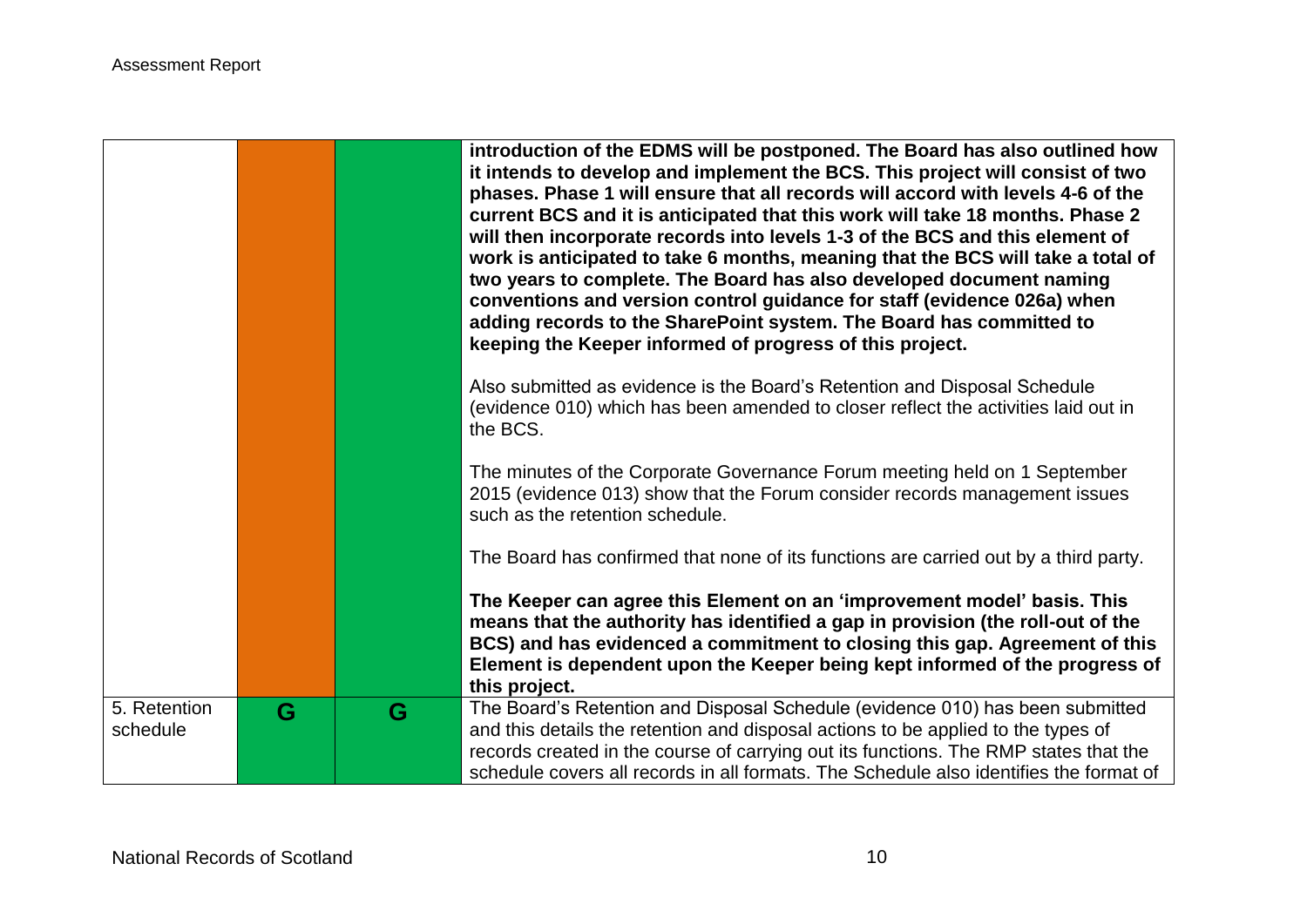|                                |                  |                  | records, where they are stored, records which are confidential and also vital<br>records. The Keeper commends the identification of vital records and their inclusion<br>in the Schedule.                                                                   |
|--------------------------------|------------------|------------------|-------------------------------------------------------------------------------------------------------------------------------------------------------------------------------------------------------------------------------------------------------------|
|                                |                  |                  | The minutes of the Corporate Governance Forum meeting held on 1 September<br>2015 (evidence 013) show that the Forum consider the retention schedule to be an<br>important part of their records management provisions.                                     |
|                                |                  |                  | The Records Management Policy (evidence 002) also highlights the importance of<br>the Schedule for managing the Board's records.                                                                                                                            |
|                                |                  |                  | The Procedure for Dealing with Records Management (evidence 003) also contains<br>(section 9) guidance for the disposal of records and also highlights the importance<br>of disposing of records as per the schedule.                                       |
|                                |                  |                  | The 'Future Developments' section of the Element states that the schedule is<br>currently operational and that the movement of records to the Board's<br>intranet/SharePoint site affords an opportunity for the Schedule to be applied more<br>rigorously. |
|                                |                  |                  | The Keeper agrees that the Board has a retention schedule which details the<br>disposal actions to be taken against the categories of records it creates and<br>manages.                                                                                    |
| 6. Destruction<br>Arrangements | $\blacktriangle$ | $\blacktriangle$ | The Board has outlined its destruction arrangements as follows:                                                                                                                                                                                             |
| Compulsory                     |                  |                  | <b>Paper</b> – The Board has a contract with a commercial destruction supplier (Shred-It                                                                                                                                                                    |
| element                        |                  |                  | Ltd). Secure consoles are positioned throughout the Board's premises for the                                                                                                                                                                                |
|                                |                  |                  | disposal of confidential paper. Any large quantities of confidential paper waste are<br>placed in a secure area until they can be shredded on-site. Guidance for the                                                                                        |
|                                |                  |                  | disposal of paper records is provided in the Procedures for Dealing with Records                                                                                                                                                                            |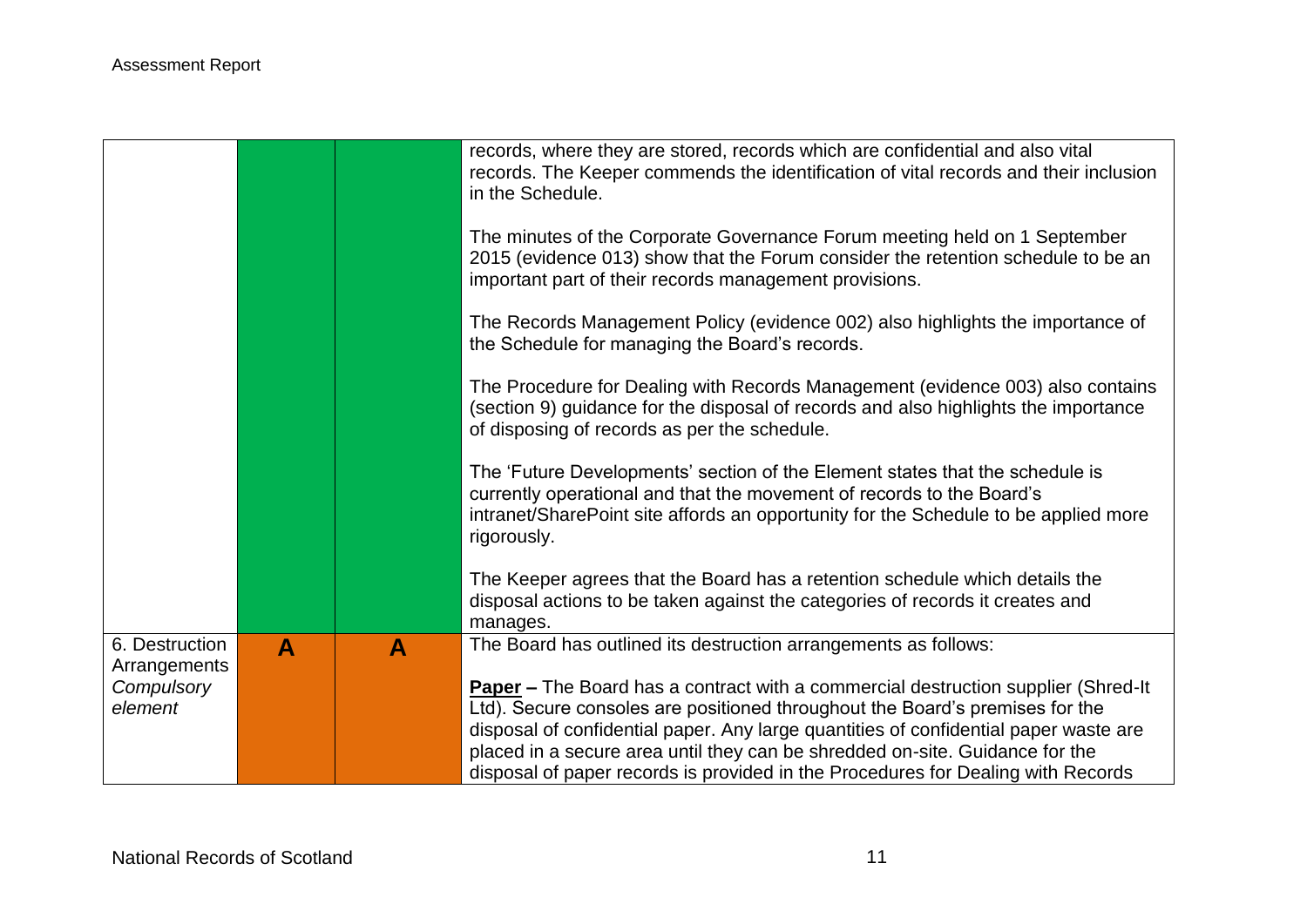Management and the Disposal of Records (evidence 003 and 009). The Procedure for Disposal of Records also considers the issue of metadata (section 7).

A sample destruction certificate has also been supplied to show that the procedures are operational (evidence 018). A Disposal Register (evidence 015) is maintained of all records that have been destroyed. The Keeper commends this approach.

**Electronic – The Board is currently in the process of migrating electronic records from shared and personal drives to its SharePoint site. Part of this project is to identify and destroy obsolete records. The Records Manager, along with the Principal Administration Officer, ICT Development Officer and ICT Support and Development Officer are co-ordinating the migration to SharePoint and revised user guidance has been developed to allow more consistent naming and saving of documents. The move to SharePoint will also allow a more consistent approach to applying the retention schedule to records managed this way. Records that remain on the shared/personal drives will be managed as per the Board's BCS and will also be subject to the Board's naming conventions and retention requirements. The Keeper can accept that measures are in place to improve the level of provision in regard to the consistent, systematic destruction of electronic records.**

**Hardware –** The Procedure for Disposal of Records (evidence 009) also details the arrangements that are in place for destroying obsolete hardware. An external contractor (CCL North Ltd) provides a secure destruction service and a sample destruction certificate (evidence 017) has been supplied as evidence that these arrangements are operational. The Board also require assurance from the contractor that the methods of transportation from Board premises to the place of destruction are appropriately secure.

**Back-ups –**The Board has indicated that it uses several methods to back up its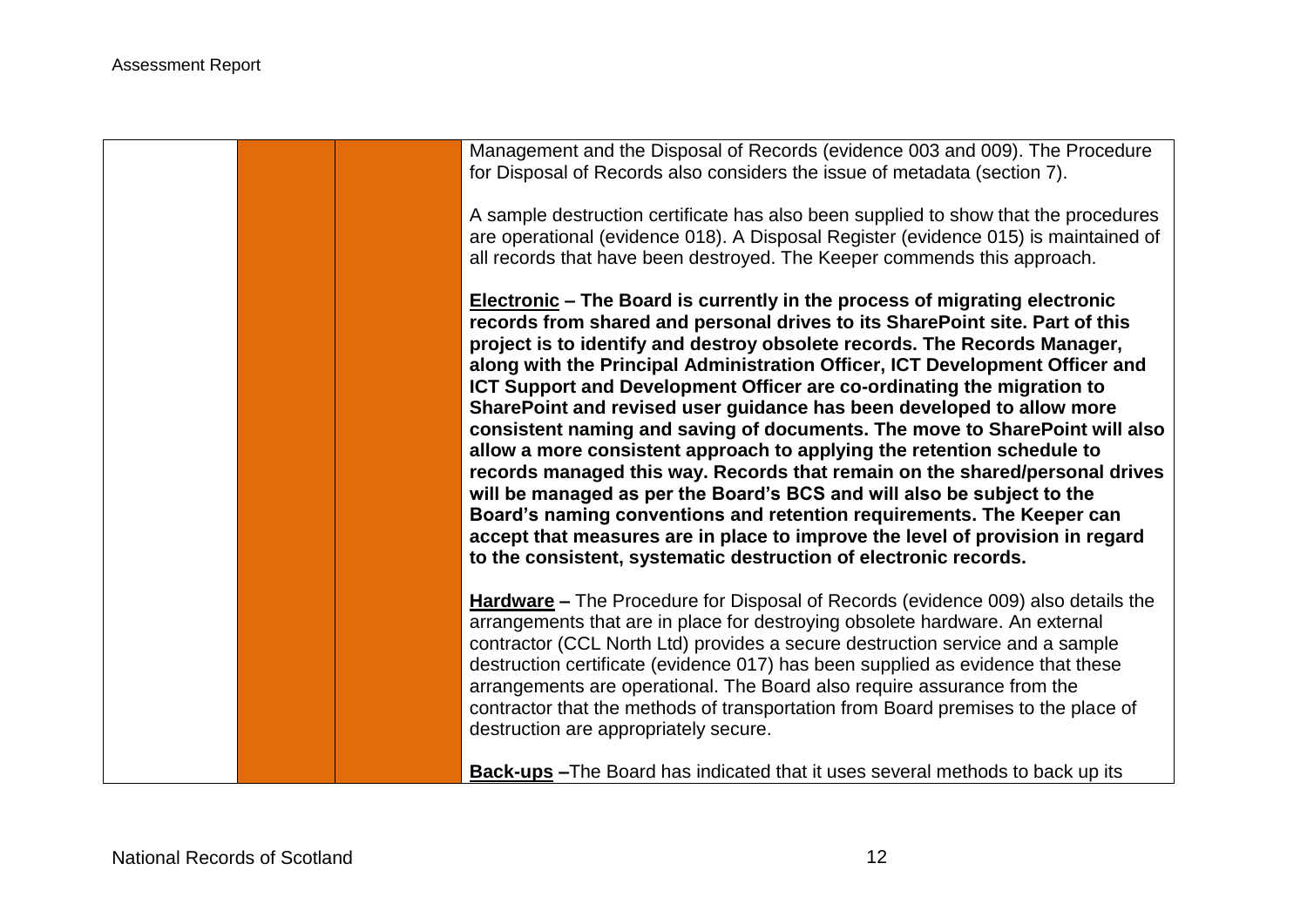|                                                       |   |   | records and systems and has described the back-up timescales. This is confirmed<br>in an email from the Board's Business Support and Development Officer (evidence<br>$(049)$ .<br>The Keeper can agree this element on an 'improvement model' basis. This<br>means that the authority has identified a gap in provision (the lack of a<br>systematic method for the destruction of electronic records) and has provided<br>evidence that it is working towards closing this gap. As part of the agreement<br>of this Element, the Keeper requests that he is kept informed of progress of<br>work in closing the gap. |
|-------------------------------------------------------|---|---|------------------------------------------------------------------------------------------------------------------------------------------------------------------------------------------------------------------------------------------------------------------------------------------------------------------------------------------------------------------------------------------------------------------------------------------------------------------------------------------------------------------------------------------------------------------------------------------------------------------------|
| 7. Archiving<br>and Transfer<br>Compulsory<br>element | A | A | The Board has developed a Procedure for Transferring records (evidence 009). This<br>contains guidance about transferring records securely between the Board and other<br>organisations, including Ayrshire Archives. This procedure sits alongside the<br>Records Management Policy (evidence 002) and the Procedure for Dealing with<br>Records Management (003).                                                                                                                                                                                                                                                    |
|                                                       |   |   | The Board has stated that discussions are currently underway with South<br>Ayrshire Council and Ayrshire Archives to develop a Memorandum of<br>Understanding (MoU) to govern the transfer of records selected for permanent<br>preservation to Ayrshire Archives. A draft MoU has been submitted (evidence<br>009a) along with email correspondence between the Records Manager (see<br>Element 2) and Ayrshire Archives showing that both parties are actively<br>pursuing a formal agreement. The revised RMP states that this agreement will<br>be approved and signed by October 2016.                            |
|                                                       |   |   | The Keeper can agree this element on an 'improvement model' basis. This<br>means that the authority has identified a gap in provision (the lack of a formal<br>agreement between the Board and Ayrshire Archives) and has provided<br>evidence that it is working towards closing this gap. As part of this agreement<br>the Keeper expects to be sent a copy of the signed MoU prior to October 2016.                                                                                                                                                                                                                 |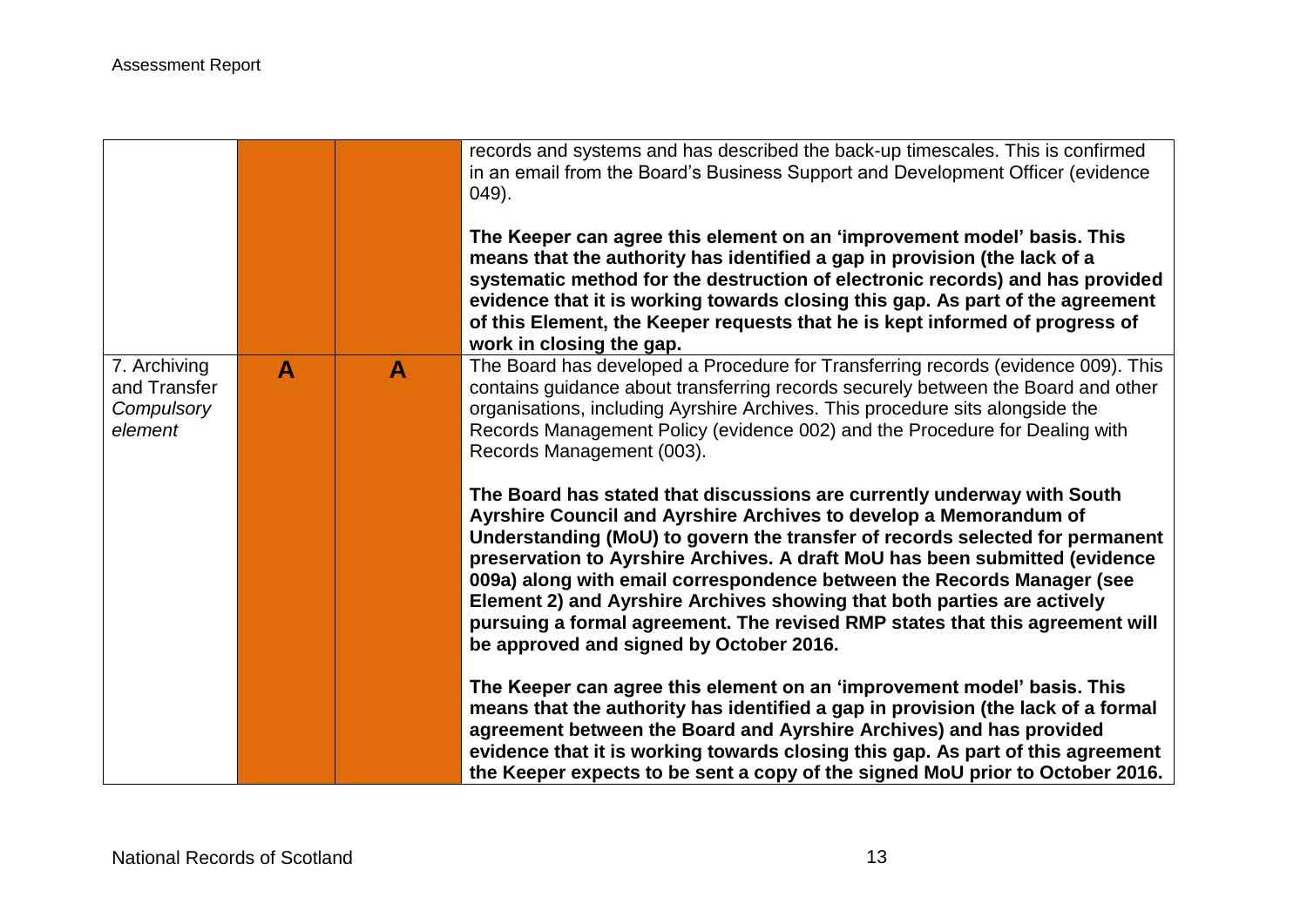|                                                     |   |   | Once he receives this the Keeper should then be able to 'fully' agree the<br>Element. Should he fail to receive the finalised MoU the Keeper may choose to<br>review his decision to agree this Element and, as this is a 'compulsory'<br>Element under the Public Records (Scotland) Act 2011, this may impact his<br>agreement of the Board's RMP.                                                                                                                                                                                    |
|-----------------------------------------------------|---|---|-----------------------------------------------------------------------------------------------------------------------------------------------------------------------------------------------------------------------------------------------------------------------------------------------------------------------------------------------------------------------------------------------------------------------------------------------------------------------------------------------------------------------------------------|
| 8. Information<br>Security<br>Compulsory<br>element | G | G | The Board's ICT services are provided by South Ayrshire Council and they are<br>therefore required to follow their policies and procedures for the protection of their<br>ICT systems. When Board staff log-in to their computers they are required to read,<br>understand and accept the Board's ICT Acceptable Use and other related policies.<br>The statement that appears at log-in has been submitted as evidence 031. The<br>Keeper commends the use of this approach to ensure that staff understand their<br>responsibilities. |
|                                                     |   |   | The Board's Information Security and Acceptable Use Policy (evidence 012)<br>describes the measures in place to govern the secure use of computer systems,<br>email and the internet. It covers areas such as the physical security of mobile<br>devices, the secure use and storage of information, storing information sent by<br>email in an appropriate location and general guidance on the use of the internet.                                                                                                                   |
|                                                     |   |   | The Board has submitted its Data Protection Policy (evidence 019) which states its<br>commitment to ensuring the security of the personal information it collects and<br>processes. The Policy lists the 8 data protection principles and the rights of data<br>subjects. The Policy is supported by a Data Protection Staff Info Sheet (evidence<br>020) which provides information about the Act and outlines staff responsibilities.                                                                                                 |
|                                                     |   |   | The RMP states that staff have access to these documents. The Board has<br>submitted a screenshot showing the presence of the Information Security and<br>Acceptable Use Policy and the Data Protection Policy on the SharePoint intranet<br>site (evidence 044a). All staff also have access to South Ayrshire Council's Online<br>Training module on Information Security and a screenshot of this training has been                                                                                                                  |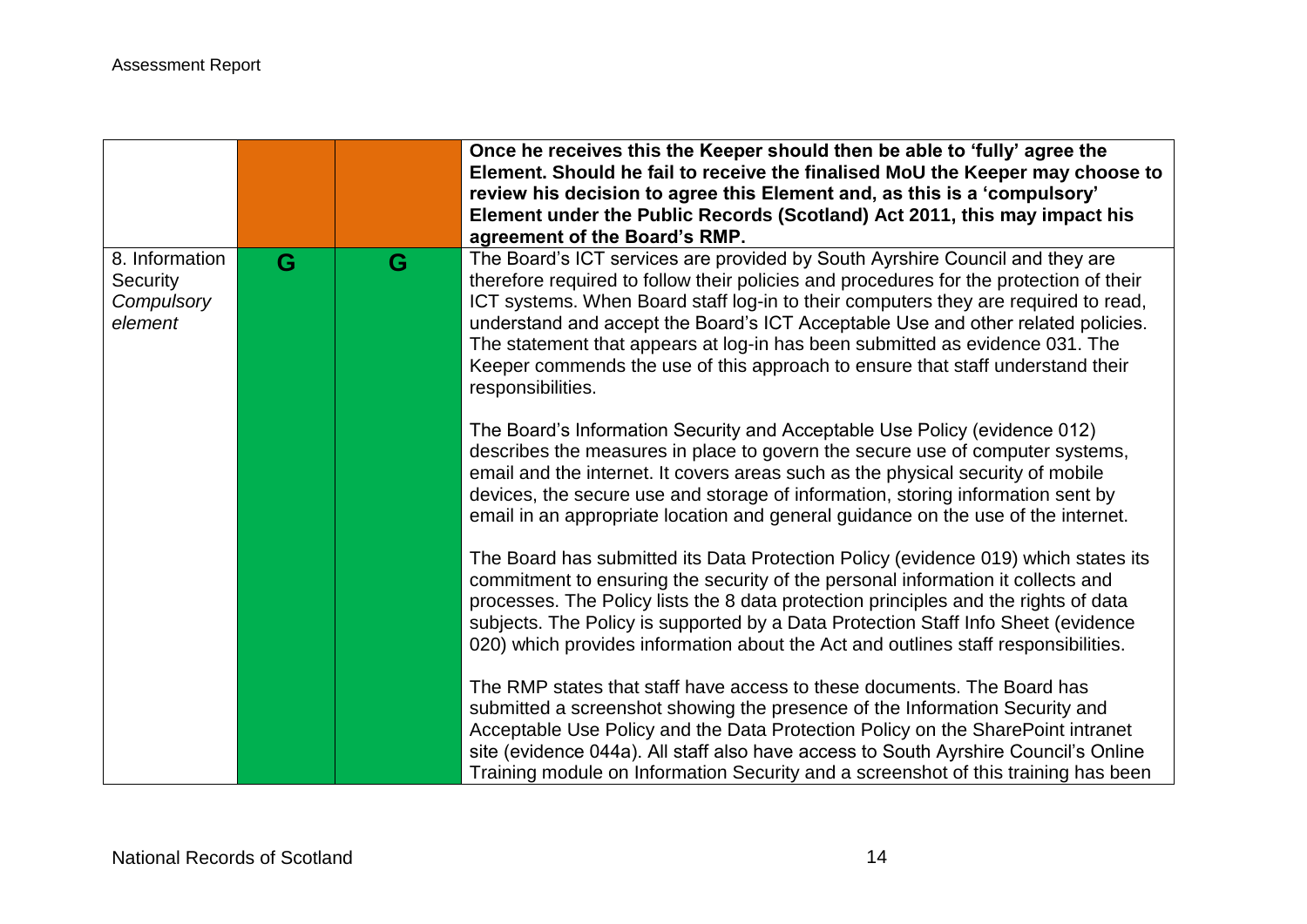|            |   |   | supplied (evidence 054).                                                                                                                                                                            |
|------------|---|---|-----------------------------------------------------------------------------------------------------------------------------------------------------------------------------------------------------|
|            |   |   | The Board also maintains a Risk Register (evidence 022) which highlights increased<br>quantities of Freedom of Information requests and creation of the RMP as potential<br>information risks.      |
|            |   |   | The Board has also submitted a suite of documents which have been created by<br>South Ayrshire Council but are also equally applicable to the Board. This suite<br>includes:                        |
|            |   |   | Guidelines for managing usernames and passwords (evidence 032);<br>Information Security Policy (evidence 034);<br>Standard for Controlling the use of Removable Media within South Ayrshire Council |
|            |   |   | (evidence 035);                                                                                                                                                                                     |
|            |   |   | Procedures for Sharing Personal Data (evidence 042);                                                                                                                                                |
|            |   |   | Guidelines for Sharing Personal Data (evidence 043);                                                                                                                                                |
|            |   |   | Protecting Exchanges of Electronic Information (evidence 044)                                                                                                                                       |
|            |   |   | The RMP also indicates that the Board has a Clear Desk Policy.                                                                                                                                      |
|            |   |   | The Keeper agrees that there are robust procedures in place to ensure the                                                                                                                           |
|            |   |   | protection of the records and information created and managed by the Board.                                                                                                                         |
| 9. Data    | G | G | The Board has submitted its Data Protection Policy (evidence 019) which states its                                                                                                                  |
| Protection |   |   | commitment to ensuring the security of the personal information it collects and                                                                                                                     |
|            |   |   | processes. The Policy lists the 8 data protection principles and the rights of data                                                                                                                 |
|            |   |   | subjects. The Policy is supported by a Data Protection Staff Info Sheet (evidence<br>020) which provides information about the Act and outlines staff responsibilities.                             |
|            |   |   | These documents are published on the Board's website. The Keeper commends                                                                                                                           |
|            |   |   | this outward-facing approach.                                                                                                                                                                       |
|            |   |   |                                                                                                                                                                                                     |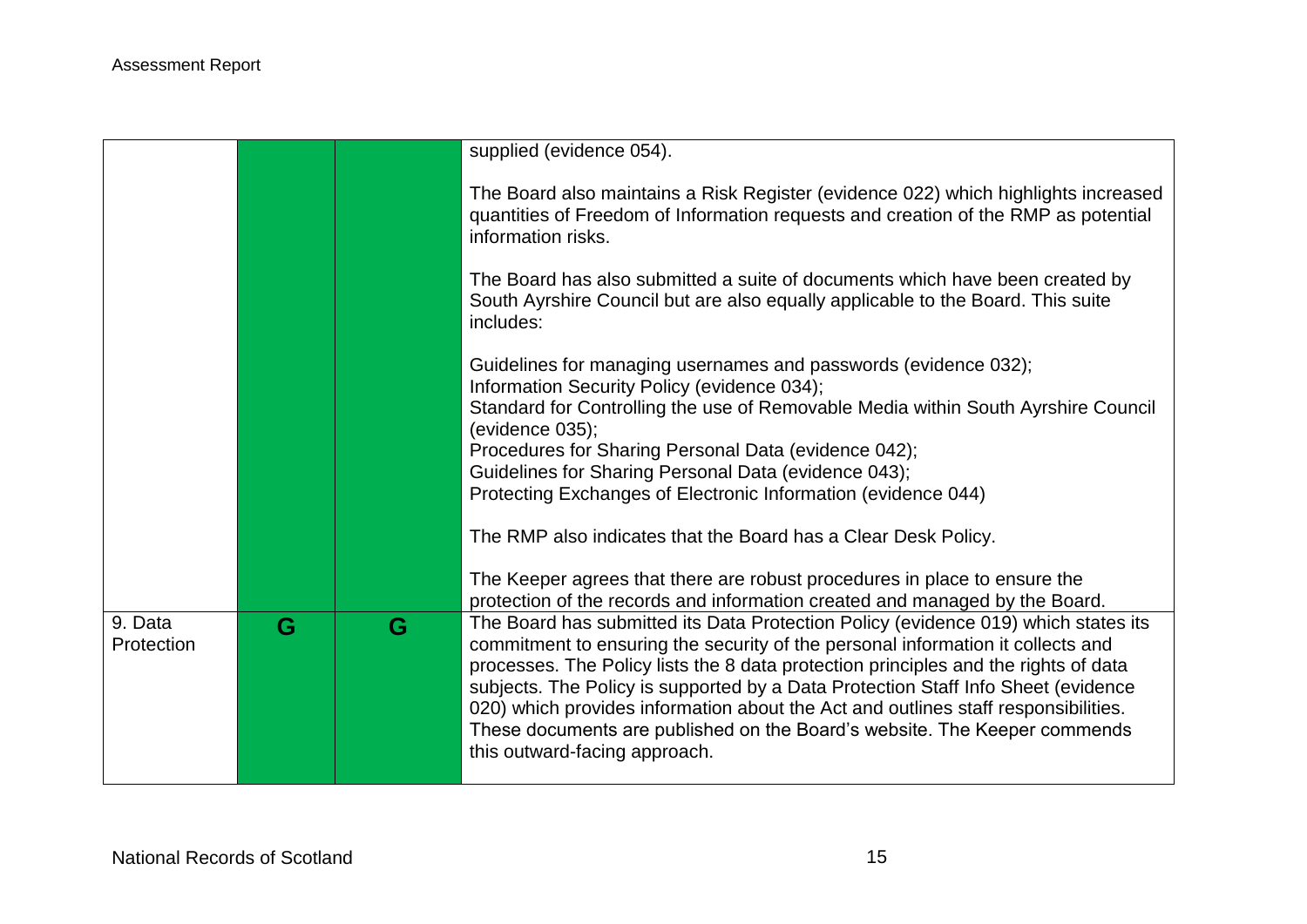|                                                           |   |   | The RMP states that staff have access to these documents. The Board has<br>submitted screenshots showing the presence of the Data Protection Policy, the Data<br>Protection Staff Info. Sheet and also the Procedure for the Effective Management of<br>Personnel Records (evidence 044a). The Board has also provided a screenshot of<br>where the Policy sits on their website (evidence 044c). All South Ayrshire Council<br>staff have been made aware that they must complete compulsory online Data<br>Protection training before the end of July 2016. This is evidenced by an email sent<br>by the Council to the records manager which was then subsequently forwarded to<br>Board staff (evidence 044b). Training on records management will be provided by<br>the records manager and a sample of this draft programme has been submitted as<br>evidence 050. This has yet to be rolled out to staff.<br>The Board, under the umbrella of the Assessor and Electoral Registration Officer, is<br>also registered as a Data Controller by the Information Commissioner's Office (ref:<br>Z6982129). |
|-----------------------------------------------------------|---|---|---------------------------------------------------------------------------------------------------------------------------------------------------------------------------------------------------------------------------------------------------------------------------------------------------------------------------------------------------------------------------------------------------------------------------------------------------------------------------------------------------------------------------------------------------------------------------------------------------------------------------------------------------------------------------------------------------------------------------------------------------------------------------------------------------------------------------------------------------------------------------------------------------------------------------------------------------------------------------------------------------------------------------------------------------------------------------------------------------------------|
|                                                           |   |   | The Keeper agrees that there are robust procedures in place to ensure the<br>protection of the records and information created and held by the Board.                                                                                                                                                                                                                                                                                                                                                                                                                                                                                                                                                                                                                                                                                                                                                                                                                                                                                                                                                         |
| 10. Business<br>Continuity<br>and Vital<br><b>Records</b> | G | G | The Board has submitted its Business Continuity Plan (BCP) (evidence 023) which<br>outlines the measures to be taken in the event of an interruption to normal service.<br>This is reviewed every 6 months under the requirements of South Ayrshire Council<br>and is also regularly reviewed at Corporate Governance Forum and Management<br>Team meetings. The Board's Risk Registers (evidence 022) are also reviewed<br>regularly.                                                                                                                                                                                                                                                                                                                                                                                                                                                                                                                                                                                                                                                                        |
|                                                           |   |   | The BCP is supported by the Procedure for dealing with Vital Records (evidence<br>007) which details the Board's procedures for identifying and protecting vital<br>records. Vital records are identified in the Retention and Disposal Schedule<br>(evidence 010) but the Board is also working towards creating a separate Vital<br>Records schedule which will identify vital records, detail where they are located and                                                                                                                                                                                                                                                                                                                                                                                                                                                                                                                                                                                                                                                                                   |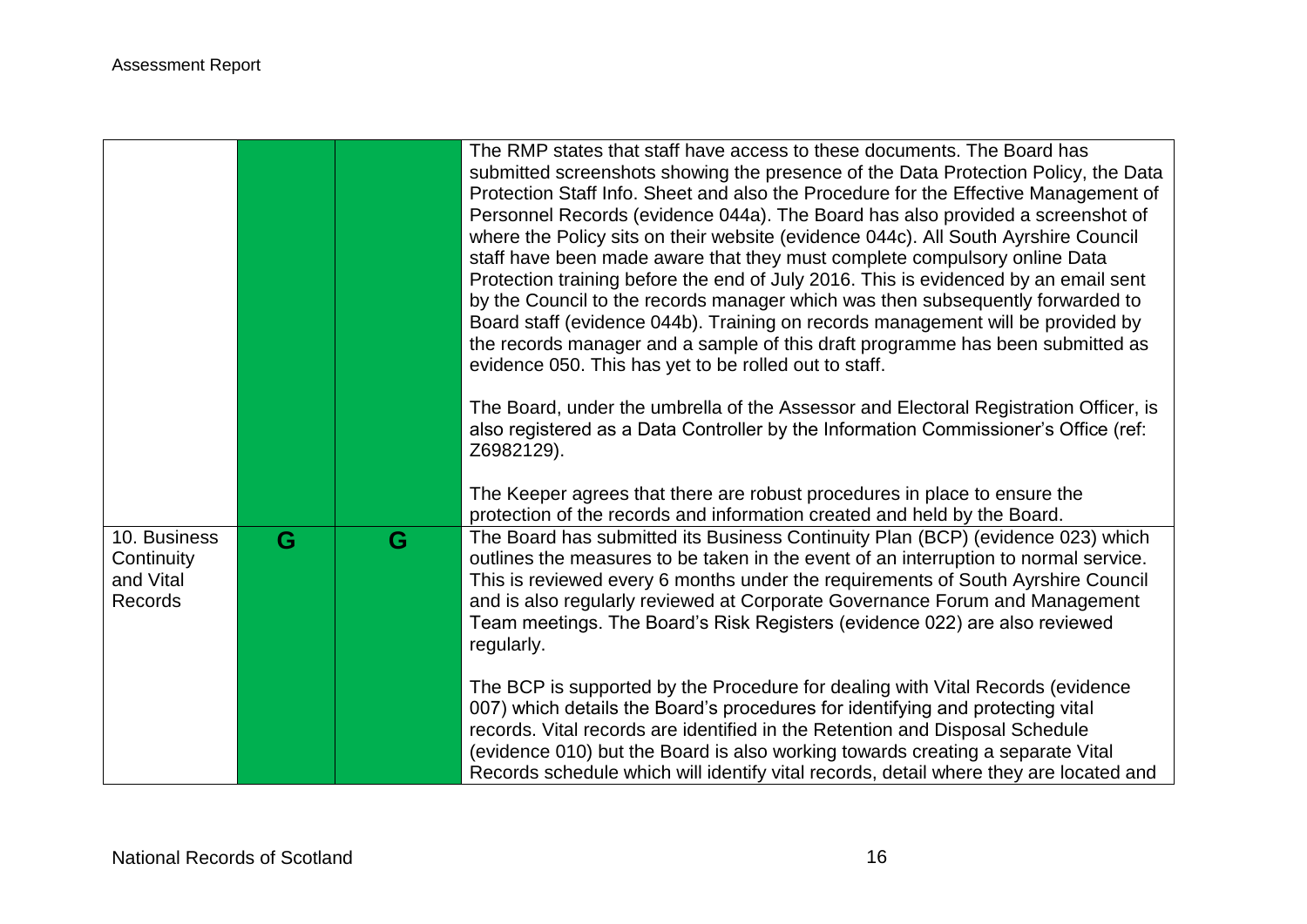|                 |              |   | how they are protected. The Board has submitted a template of how this schedule<br>will look (evidence 024). The Keeper commends the creation of the vital records<br>schedule as an excellent central point of reference for staff.                                                                                                                                                                                                                                                                                                                    |
|-----------------|--------------|---|---------------------------------------------------------------------------------------------------------------------------------------------------------------------------------------------------------------------------------------------------------------------------------------------------------------------------------------------------------------------------------------------------------------------------------------------------------------------------------------------------------------------------------------------------------|
|                 |              |   | The Keeper agrees that the Board has a Business Continuity Plan in place and has<br>procedures in place to identify and protect its vital records.                                                                                                                                                                                                                                                                                                                                                                                                      |
| 11. Audit trail | $\mathbf{A}$ | G | The RMP states that electronic systems are able to provide audit trail<br>information. The Board has submitted a series of screenshots showing the<br>audit trail functionality in place for the Electoral Management System<br>(evidence 048).                                                                                                                                                                                                                                                                                                         |
|                 |              |   | The Board is currently in the process of migrating all, or the vast majority, of<br>its records held on shared drives to an Intranet/SharePoint system. The BCS<br>will be used, along with document naming conventions and version control, to<br>impose a structure on the records held on SharePoint, and this will improve<br>the audit trail provision for electronic records. The Board has also developed<br>document naming conventions and version control guidance for staff<br>(evidence 026a) when adding records to the SharePoint system. |
|                 |              |   | A screenshot has been provided (evidence 025) showing how the SharePoint site is<br>structured. Guidance has also been produced to allow staff to add records and<br>documents to the SharePoint system (evidence 026). A SharePoint Working Group<br>has also been established to review the development and use of SharePoint. The<br>remit of the Group is set out in evidence 027. The Records Manger (see Element 2)<br>sits on this Group and will be able to contribute to the Group from a records<br>management perspective.                   |
|                 |              |   | The RMP states that the Board currently has about 200,000 paper files which<br>require to be accessed on a regular basis. The Board is moving towards a way<br>of working that is predominantly electronic, but until that happens it still has a                                                                                                                                                                                                                                                                                                       |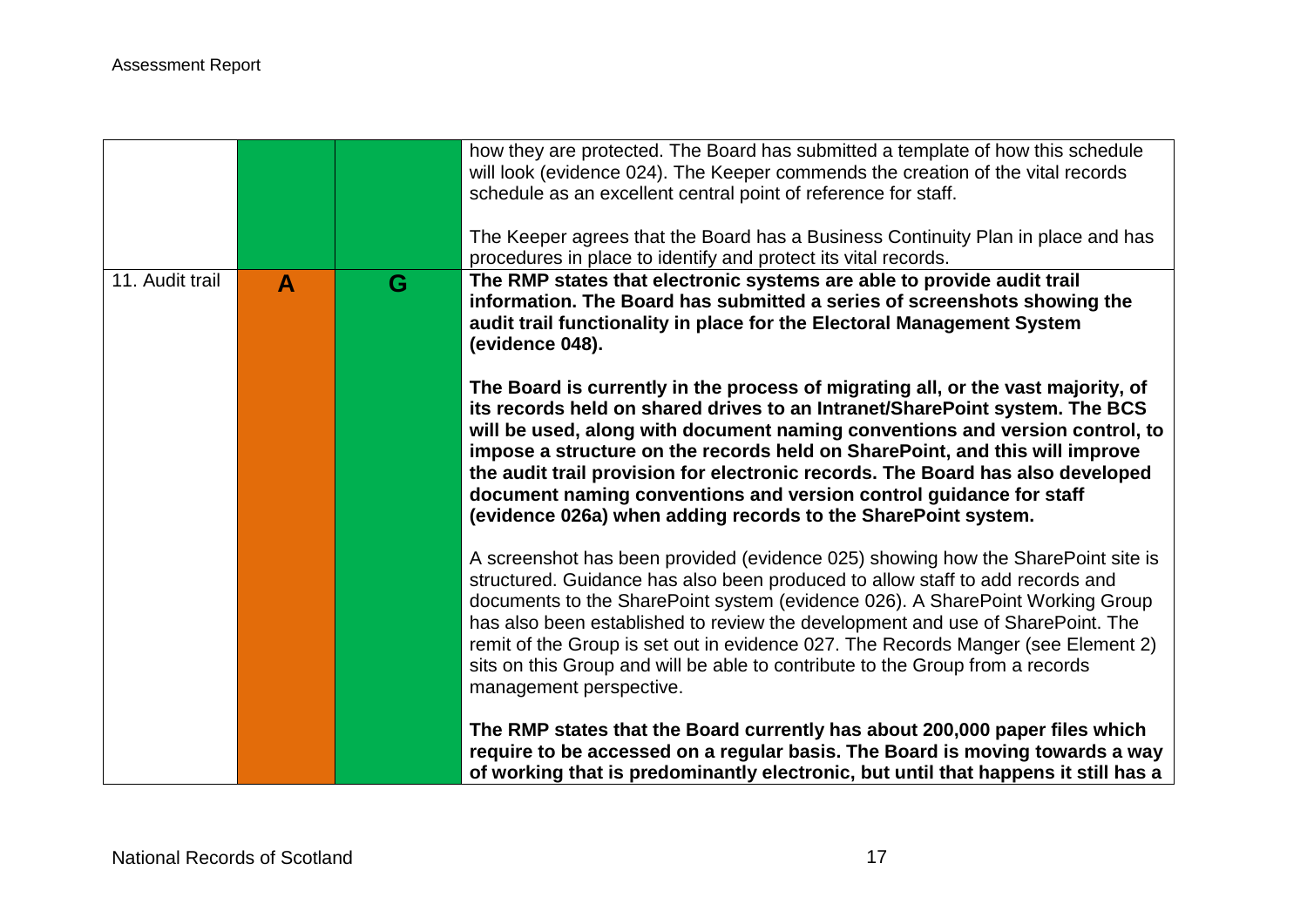|                                                                      |   |   | considerable amount of paper records which it needs to use. The Board has<br>developed a File Removal Card (evidence 047) for use when paper files are<br>removed from filing cabinets. This is to be trialled for 6 months from October<br>2016. The upcoming Revaluation in 2017 will rely on a considerable amount of<br>access to the paper files which should subside in October 2016 and this has<br>been identified as a more feasible and realistic starting point for the trial. The<br>results of the trial will be reported to the Management Team. The Keeper looks<br>forward to finding out the results of this trial.<br>The Keeper can agree this Element on an 'improvement model' basis. This<br>means that the authority has identified a gap in its records management<br>provision (the tracking of paper records and electronic records being<br>migrated to SharePoint) and has identified solutions which would allow it to<br>close that gap. As part of this agreement the Keeper will need to be kept<br>informed of the progress of this work. |
|----------------------------------------------------------------------|---|---|----------------------------------------------------------------------------------------------------------------------------------------------------------------------------------------------------------------------------------------------------------------------------------------------------------------------------------------------------------------------------------------------------------------------------------------------------------------------------------------------------------------------------------------------------------------------------------------------------------------------------------------------------------------------------------------------------------------------------------------------------------------------------------------------------------------------------------------------------------------------------------------------------------------------------------------------------------------------------------------------------------------------------------------------------------------------------|
| 12.<br>Competency<br>Framework<br>for records<br>management<br>staff | G | G | The Job Description of the Head of Valuation Services and Assistant Electoral<br>Registration Officer (evidence 005) has been submitted as evidence of compliance<br>with Element 2 and shows that records management is one of the records<br>manager's main duties. The records manager has attended various events run by<br>the National Records of Scotland to raise awareness of requirements under the<br>Public Records (Scotland) Act 2011 (PRSA).<br>The RMP states that all staff have access to online training packages provided by<br>South Ayrshire Council, including one course on Information Security. A screenshot<br>of the training portal has been supplied as evidence 029. The 'Future<br>Developments' section of this Element states that the Board will consider making<br>this training mandatory for staff. The Keeper commends the commitment to ensuring<br>that staff are provided with appropriate training.<br>The RMP also commits the Board to providing its staff with training on the                                               |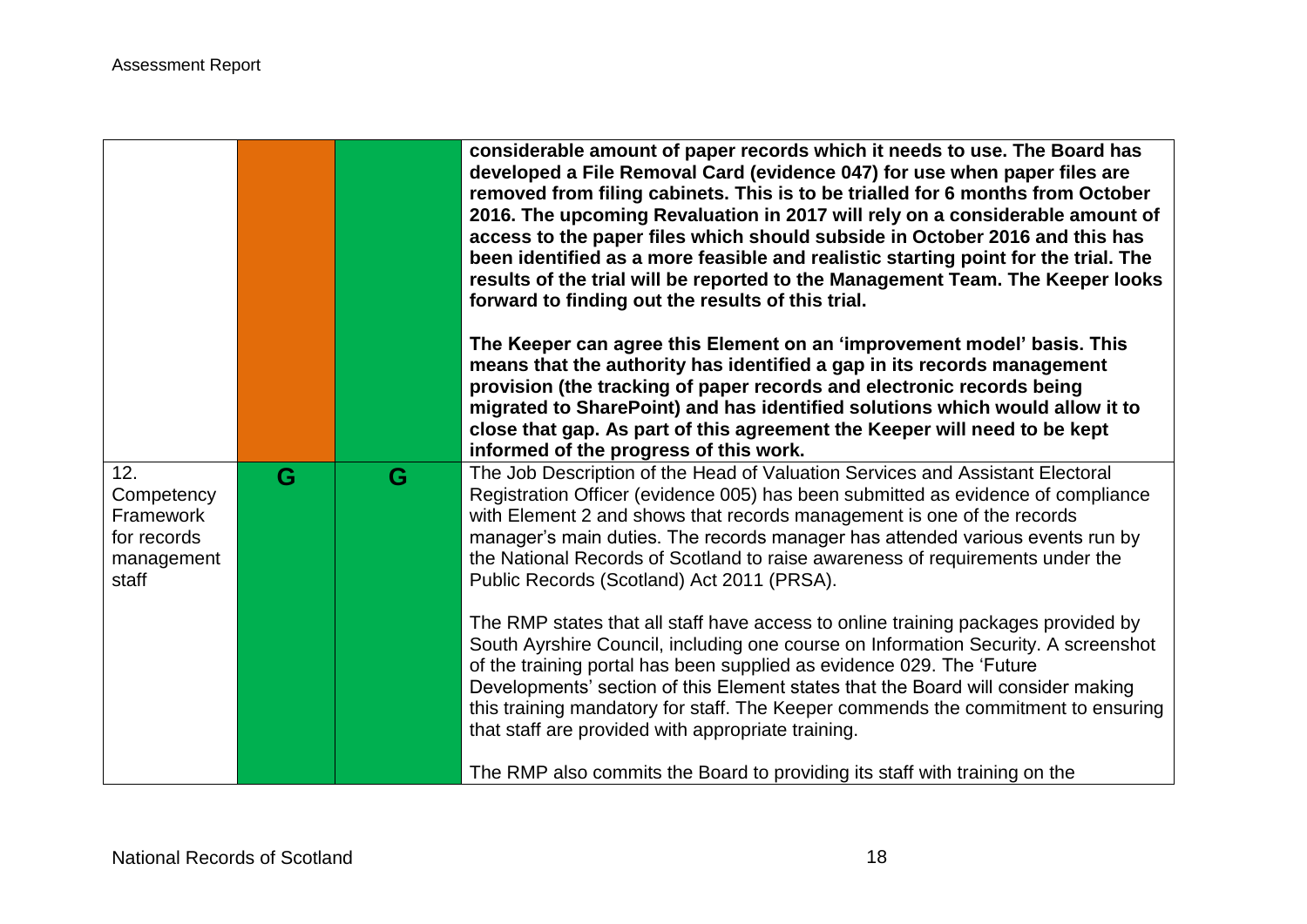|                                 |   |   | requirements of PRSA. The 'Future Developments' section of this Element states<br>that this will be developed and rolled-out by the records manager within the next 12<br>months. The Keeper would be interested to see a sample of this training once it has<br>been produced.<br>The 'Future Developments' section of this Element also states that the Board will<br>produce a PRSA staff Information Sheet which will be included in staff induction<br>packs. The Keeper commends this proactive approach to ensuring that staff are<br>aware of their records management responsibilities under the Act and he would be<br>interested to see a copy of the sheet once it has been developed.<br>The Keeper agrees that the Board recognises the importance of records<br>management as a distinct part of staff responsibilities and is committed to ensuring<br>that staff have appropriate training. |
|---------------------------------|---|---|--------------------------------------------------------------------------------------------------------------------------------------------------------------------------------------------------------------------------------------------------------------------------------------------------------------------------------------------------------------------------------------------------------------------------------------------------------------------------------------------------------------------------------------------------------------------------------------------------------------------------------------------------------------------------------------------------------------------------------------------------------------------------------------------------------------------------------------------------------------------------------------------------------------|
| 13.<br>Assessment<br>and Review | G | G | The RMP describes the way in which the RMP and associated policies and<br>procedures are assessed and reviewed.<br>The Corporate Governance Forum has records management as a standing item for<br>its monthly meetings. The Forum is responsible for creating and implementing<br>policies, projects and procedures relating to the RMP. This is led by the records<br>manager (see Element 2) and will be carried out by a self-audit mechanism. The<br>RMP states that in the future the Board may consider using the Archives and<br>Records Management Services (ARMS) Quality Improvement Framework as a tool<br>for measuring compliance. The Keeper believes that this would be entirely<br>appropriate.<br>The Forum reports to the Management Team which is responsible for approving of<br>the RMP and associated policies and procedures.                                                        |
|                                 |   |   | The Keeper agrees that there are mechanisms in place to ensure that the RMP and                                                                                                                                                                                                                                                                                                                                                                                                                                                                                                                                                                                                                                                                                                                                                                                                                              |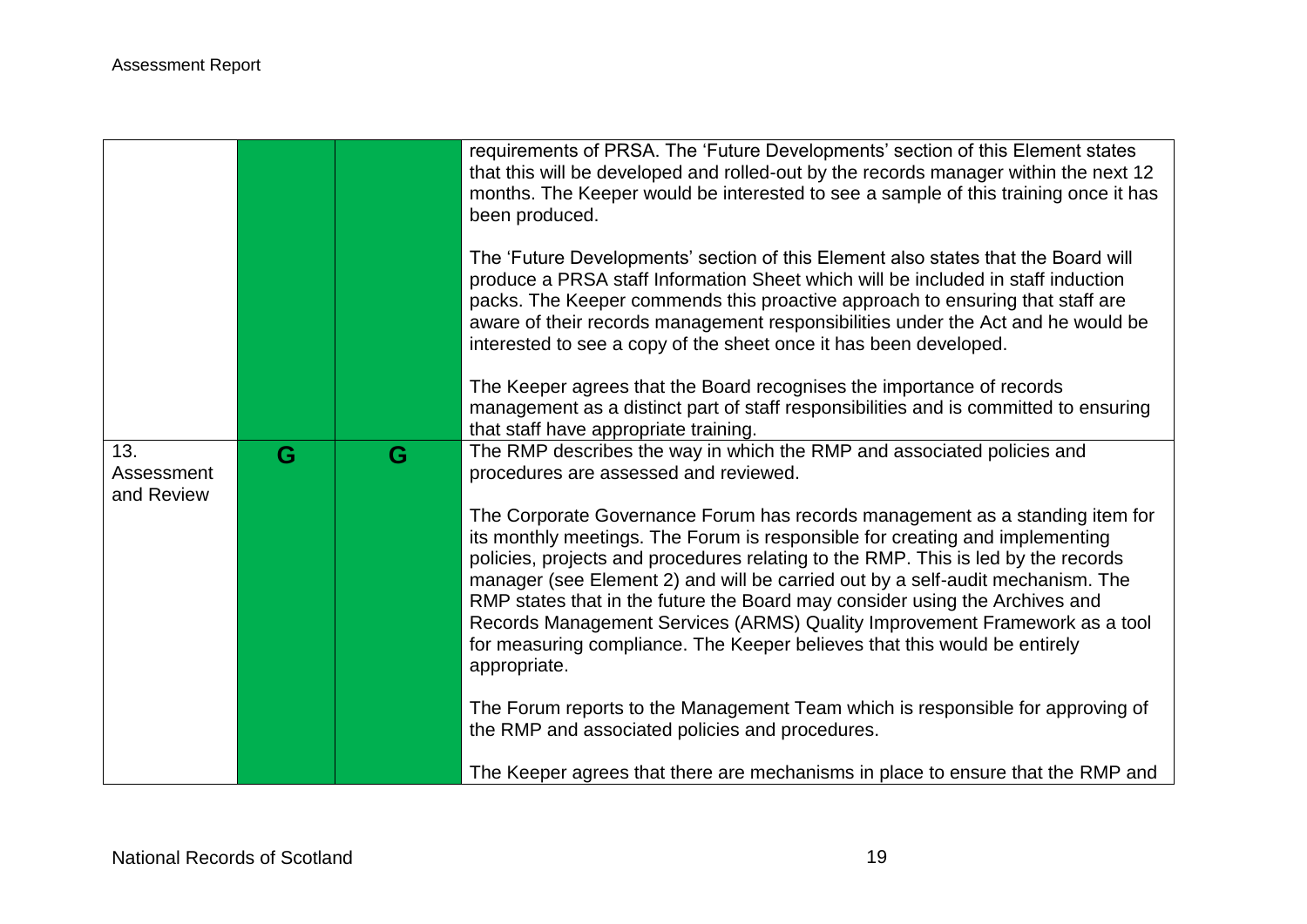|                           |   |   | associated policies and procedures are kept up to date and fit for purpose.                                                                                                                                                                                         |
|---------------------------|---|---|---------------------------------------------------------------------------------------------------------------------------------------------------------------------------------------------------------------------------------------------------------------------|
| 14. Shared<br>Information | G | G | The RMP states that the Board shares information in limited circumstances and that<br>when it does it enters into agreements to ensure the confidentiality of the shared<br>information.                                                                            |
|                           |   |   | As evidence of the procedures in place, a Minute of Agreement between Scottish<br>Electoral Registration Officers for sharing the data of 14 to 17 year olds (evidence<br>045) has been submitted. Section 7 of the Agreement relates to information<br>governance. |
|                           |   |   | Also submitted is a Data Sharing Agreement between the Board and South Ayrshire<br>Council relating to Electoral Services (evidence 046).                                                                                                                           |
|                           |   |   | Additionally, a number of policies and procedures relating to information security<br>have also been submitted, including a Data Sharing Checklist, Procedure for<br>Sharing Personal Data and Guidelines for Sharing Personal Data (evidence 041-<br>$(043)$ .     |
|                           |   |   | The Keeper agrees that robust procedures are in place to allow the Board to share<br>information securely and that information governance forms part of these<br>arrangements.                                                                                      |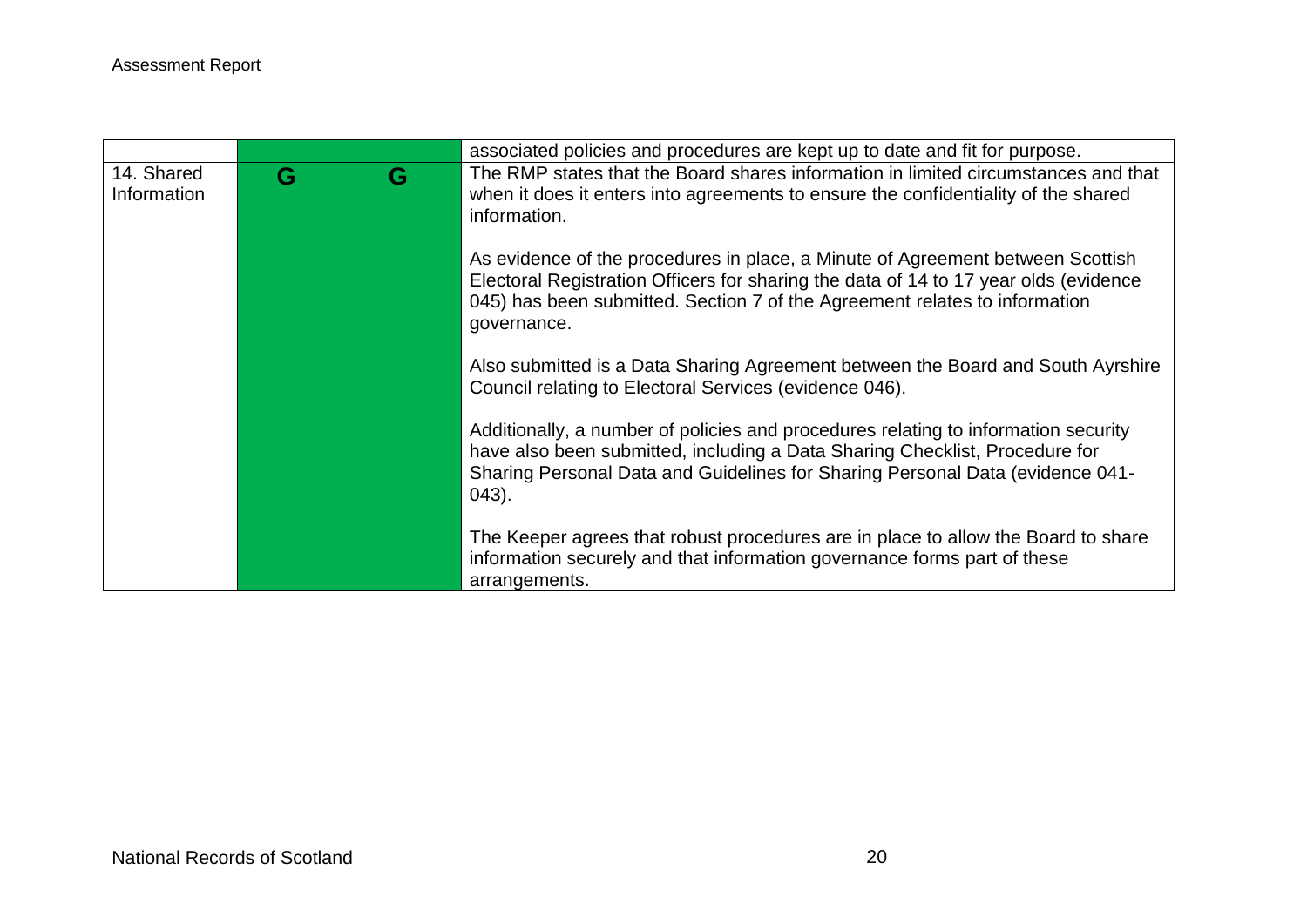# **6. Keeper's Summary**

Elements 1-14 that the Keeper considers should be in a public authority records management plan have been properly considered by Ayrshire Valuation Joint Board. Policies and governance structures are in place to implement the actions required by the plan.

Elements that require development by Ayrshire Valuation Joint Board are as follows:

**Element 6 - The Keeper can agree this element on an 'improvement model' basis. This means that the authority has identified a gap in provision (the lack of a systematic method for the destruction of electronic records) and has provided evidence that it is working towards closing this gap. As part of the agreement of this Element, the Keeper requests that he is kept informed of progress in closing the gap.**

**Element 7 - The Keeper can agree this element on an 'improvement model' basis. This means that the authority has identified a gap in provision (the lack of a formal agreement between the Board and Ayrshire Archives) and has provided evidence that it is working towards closing this gap. As part of this agreement the Keeper expects to be sent a copy of the signed MoU prior to October 2016. Once he receives this the Keeper should then be able to 'fully' agree the Element. Should he fail to receive the finalised MoU the Keeper may choose to review his decision to agree this Element and, as this is a 'compulsory' Element under the Public Records (Scotland) Act 2011, this may impact his agreement of the Board's RMP.**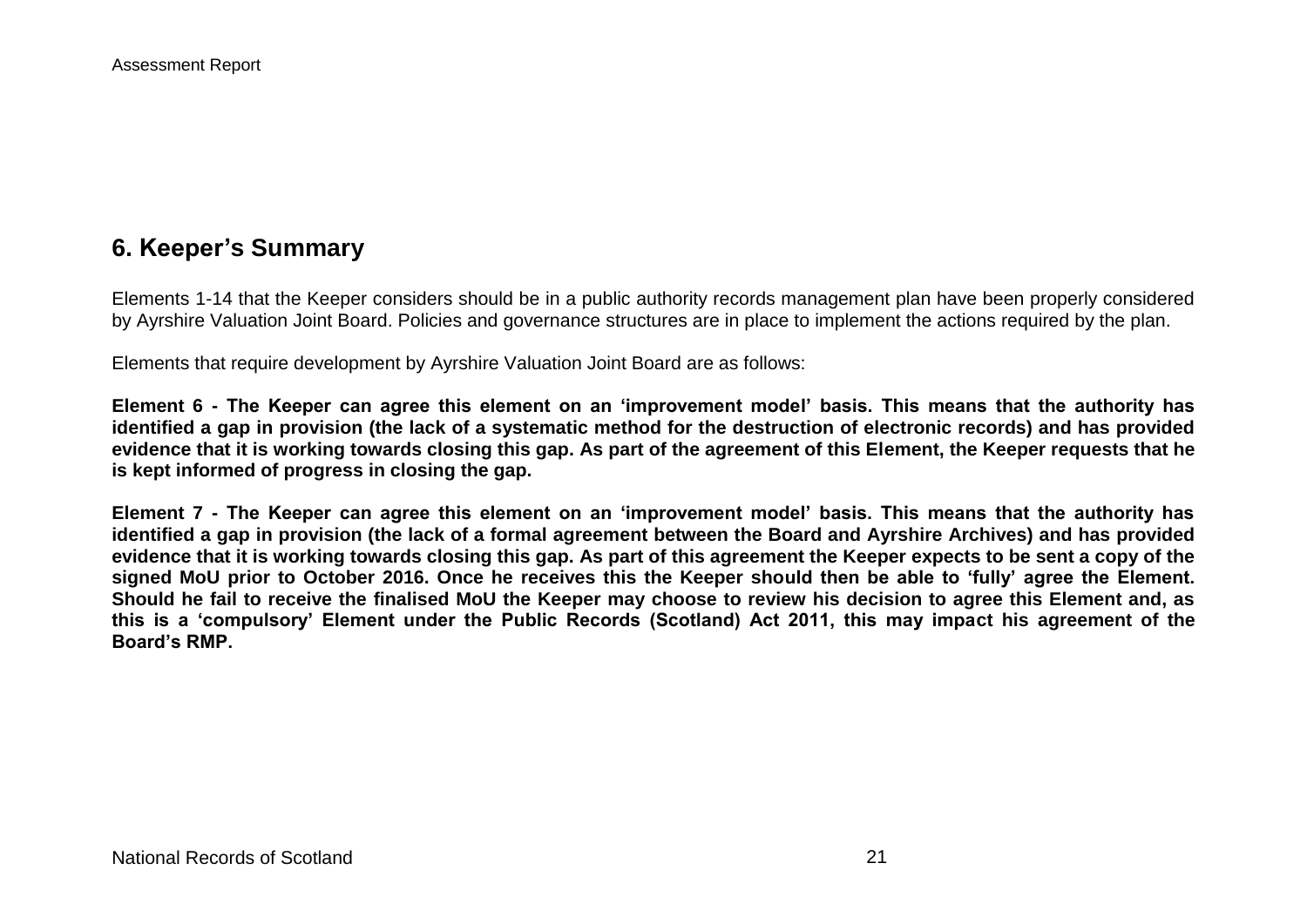## **7. Keeper's Determination**

Based on the assessment process detailed above, the Keeper agrees the RMP of Ayrshire Valuation Joint Board.

The Keeper recommends that Ayrshire Valuation Joint Board should publish its agreed RMP as an example of good practice within the authority and the sector.

This report follows the Keeper's assessment carried out by,

…………………………………… …………………………………

LE MAN

Rhart Fathry m

**Pete Wadley**<br> **Public Records Officer**<br> **Robert Fotheringham**<br> **Robert Fotheringham**<br> **Rublic Records Officer** Public Records Officer